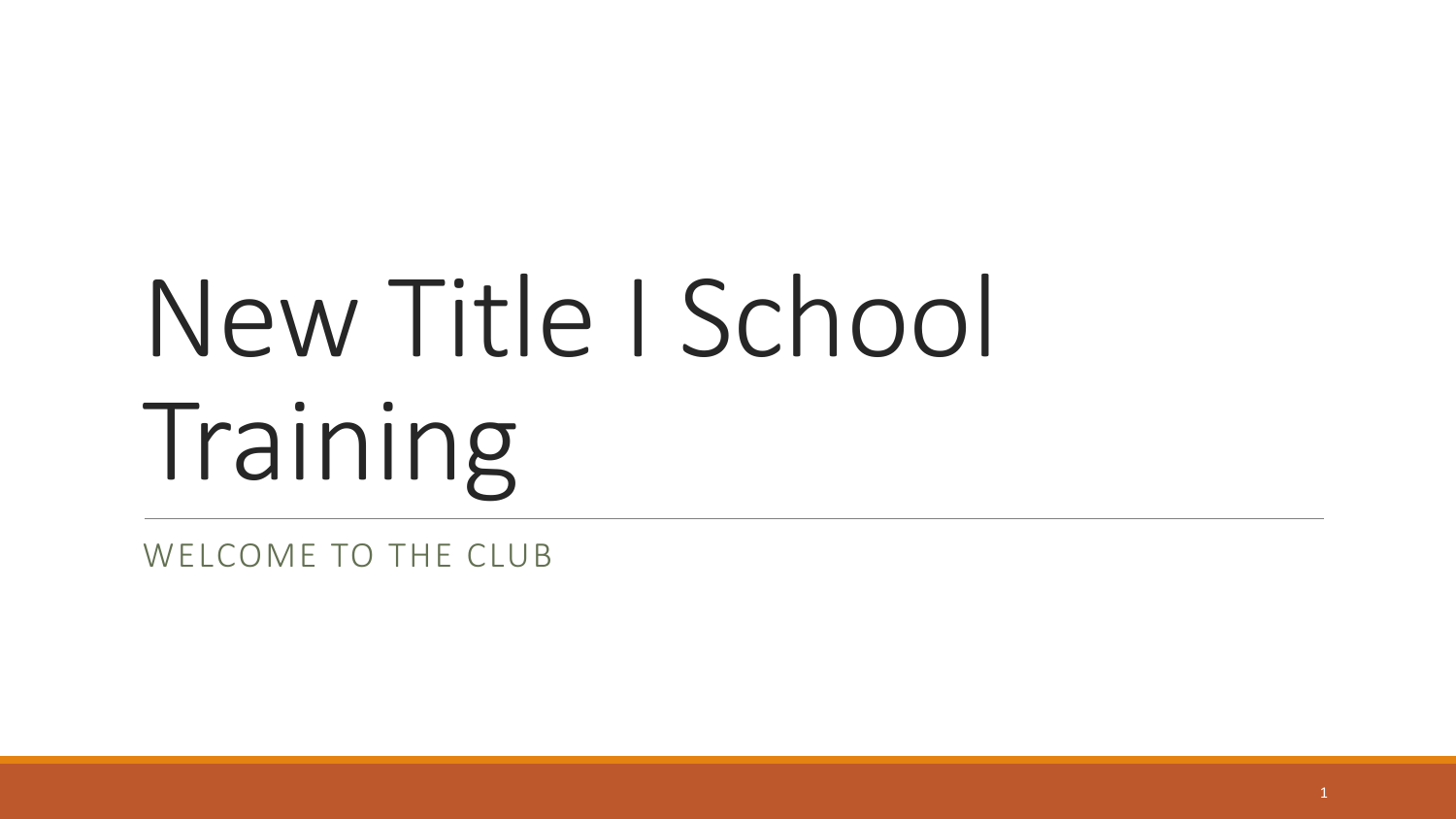#### Agenda

**Welcome**

**Who should I contact**

**Title I Budgets**

**Purchasing**

**Stipends**

**Substitutes**

**Travel**

**Questions**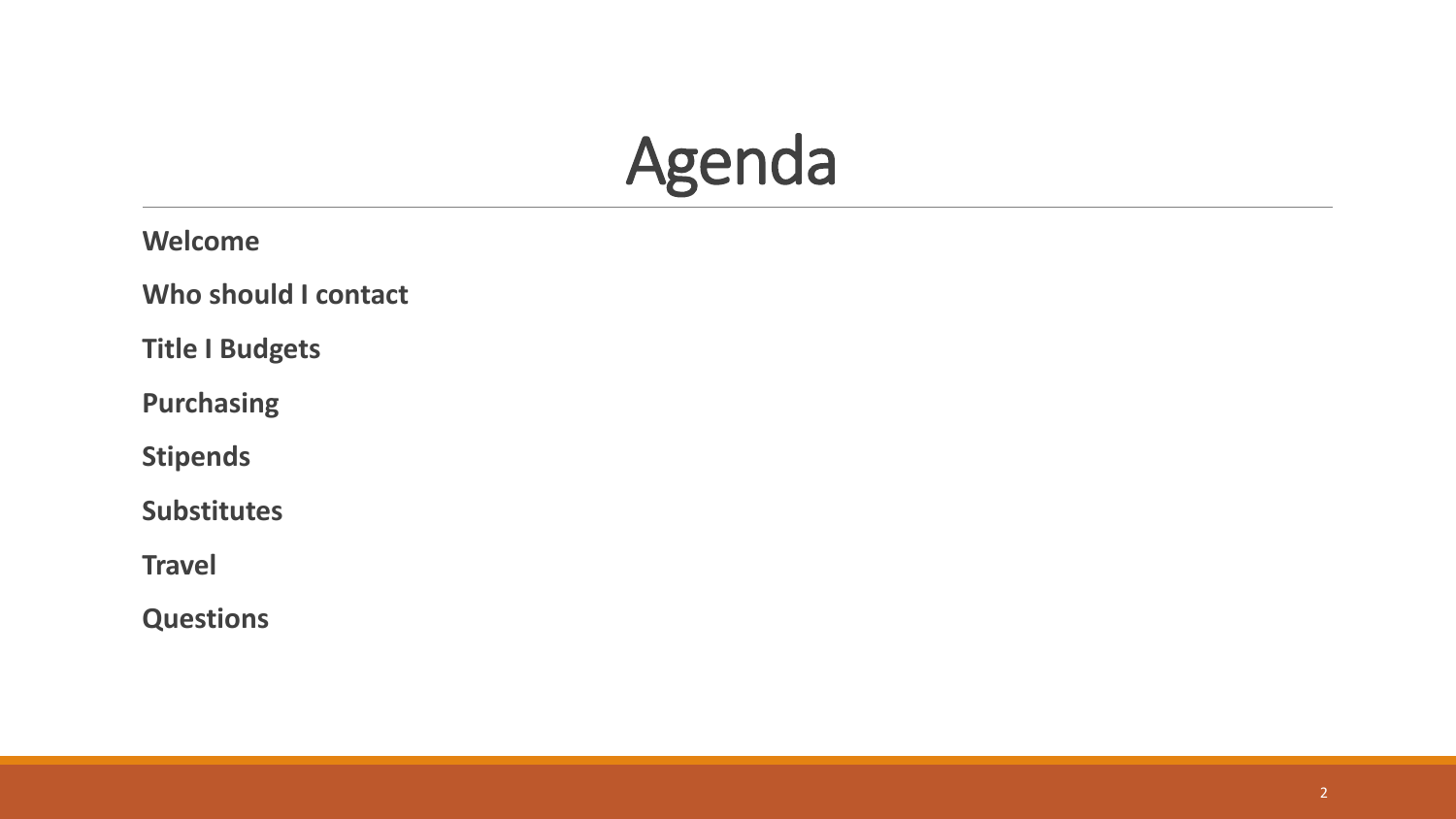# History of Title I

The Title I legislation came about as a result of a Presidential task force that recommended to congress that there was need for a massive effort to expand experimental "compensatory education" programs and to equalize educational opportunity.

The purpose of the program is "to provide financial assistance to Local Educational Agencies (LEAs) serving areas with concentrations of children from low-income families to expand and improve their educations programs to meet the special educational needs of educationally deprived children"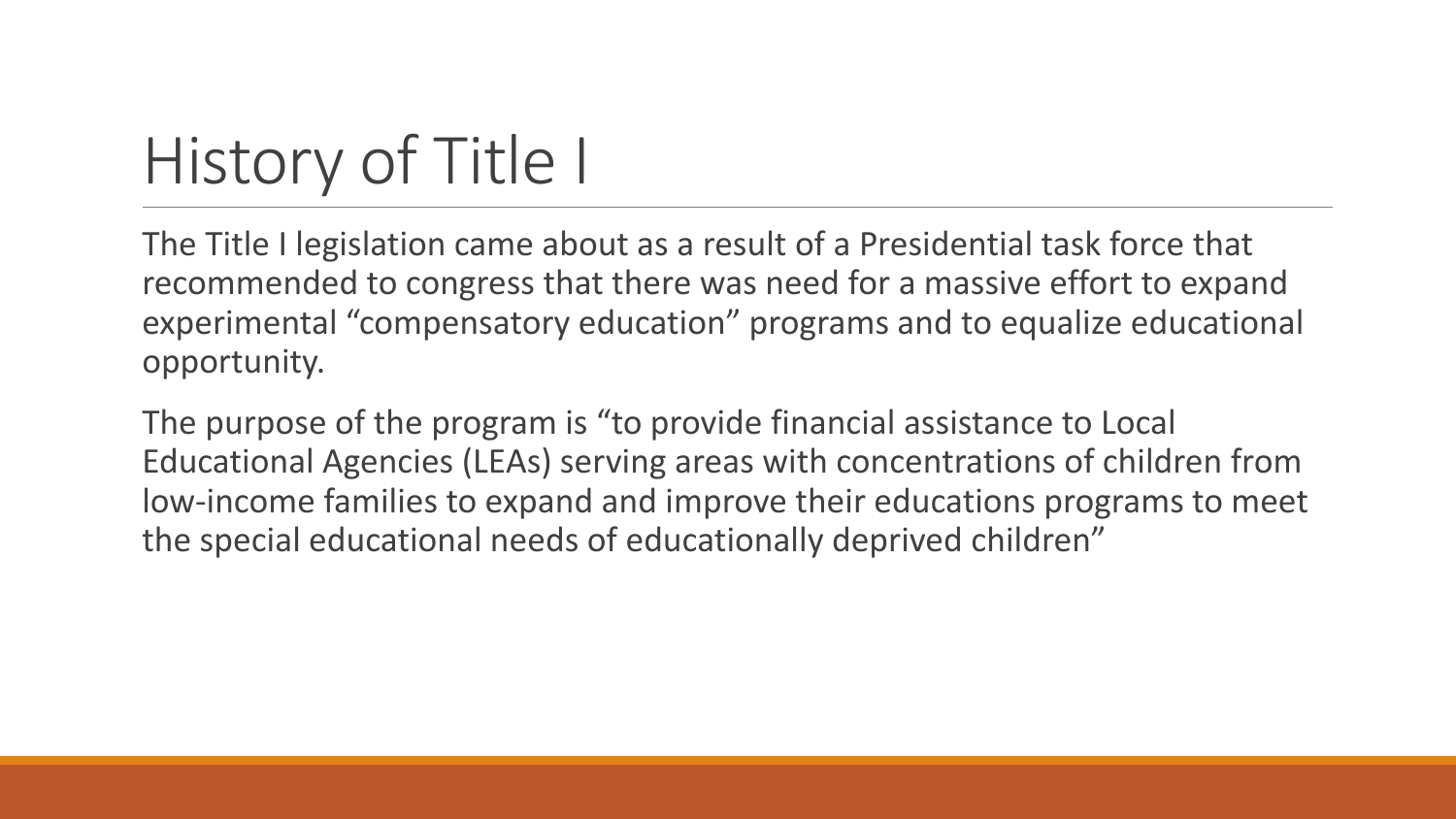# History of Title I

Title I was signed into law on April 12, 1965 by President Lyndon B. Johnson

Title I of the Elementary and Secondary Education Act of 1965 requires that schools receiving funds under Title I be comparable in services to schools that do not receive Title I funds. This is to ensure that federal financial aid is spent on top of state and local funds to which all public school children are entitled.

This year marks the 50<sup>th</sup> anniversary of Title I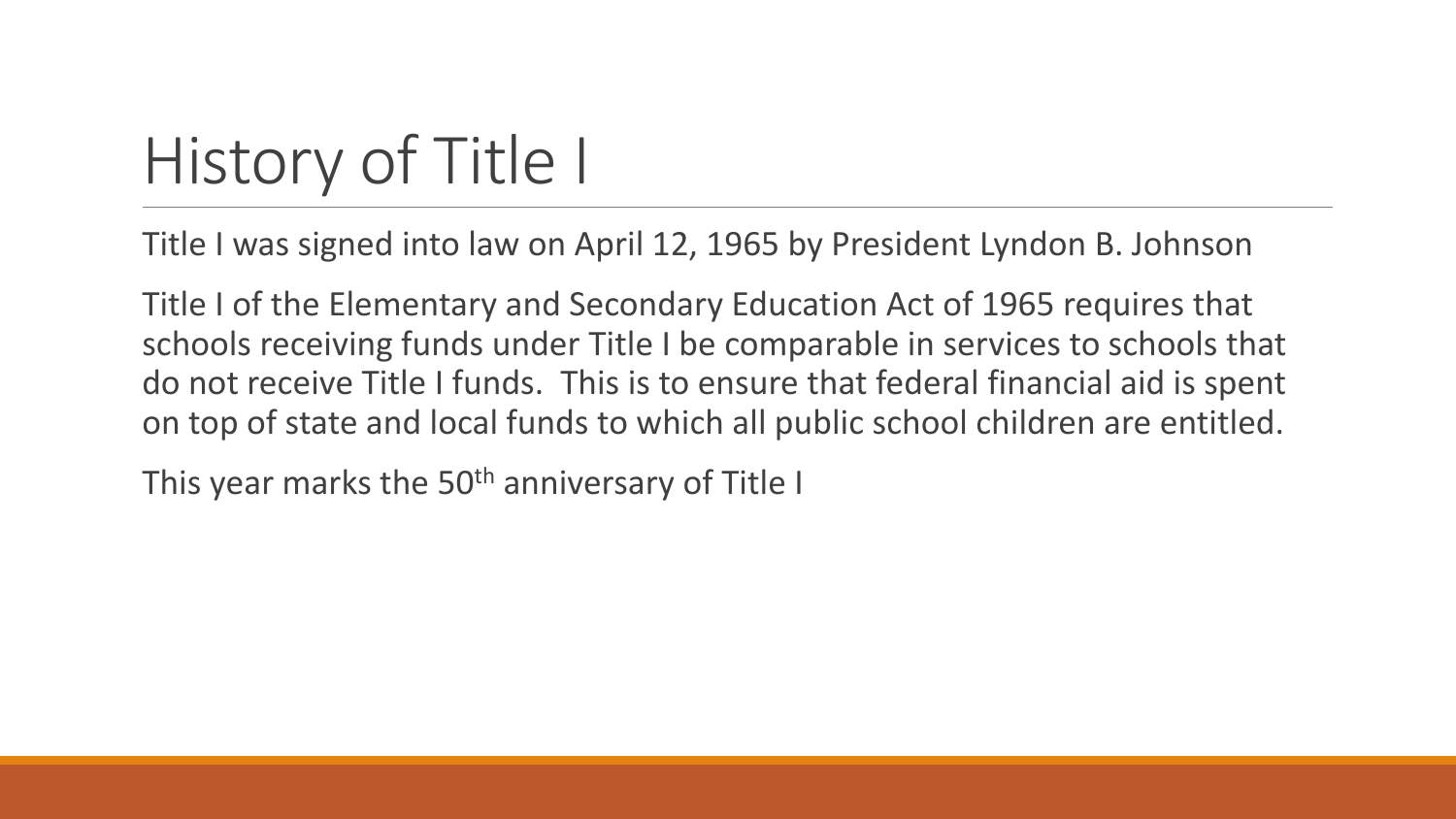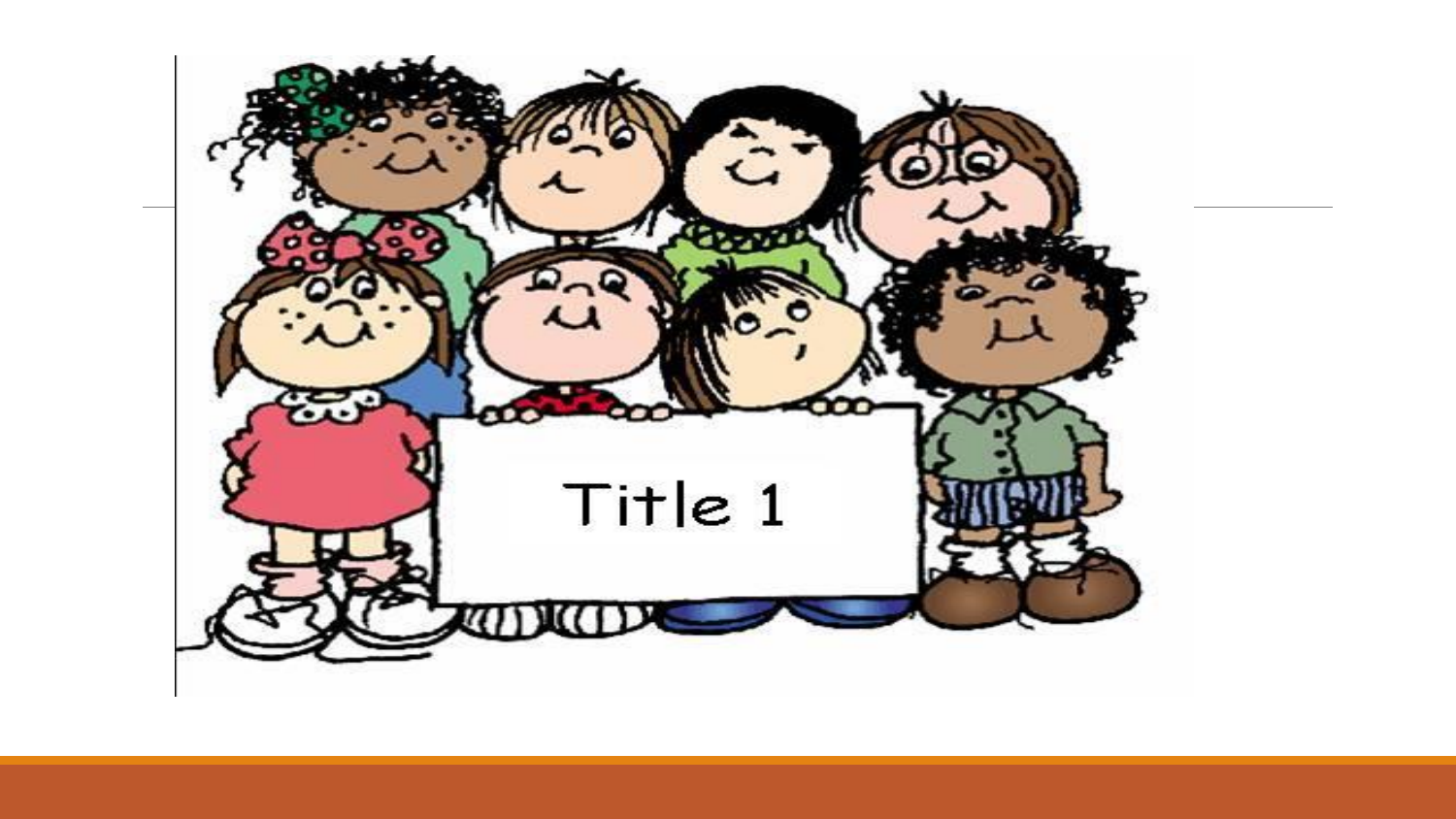## Title I – Improving the Academic Achievement Of The Disadvantaged

Title I at the State and local level is guided by the following federal Statutes

- SEC 1111 State Plans
- **SEC 1112 – Local Educational Agency Plans**
- **SEC 1113 – Eligible School Attendance Area**
- **SEC 1114 – Schoolwide Programs**
- **SEC 1116 – Academic Assessment and Local Educational Agency and School Improvement**
- **SEC 1118 – Parental Involvement**
- **SEC 1120 – Participation of Children Enrolled in Private Schools**

If you want to take a deep dive into the Title I statutes visit <http://www2.ed.gov/policy/elsec/leg/esea02/pg3.html>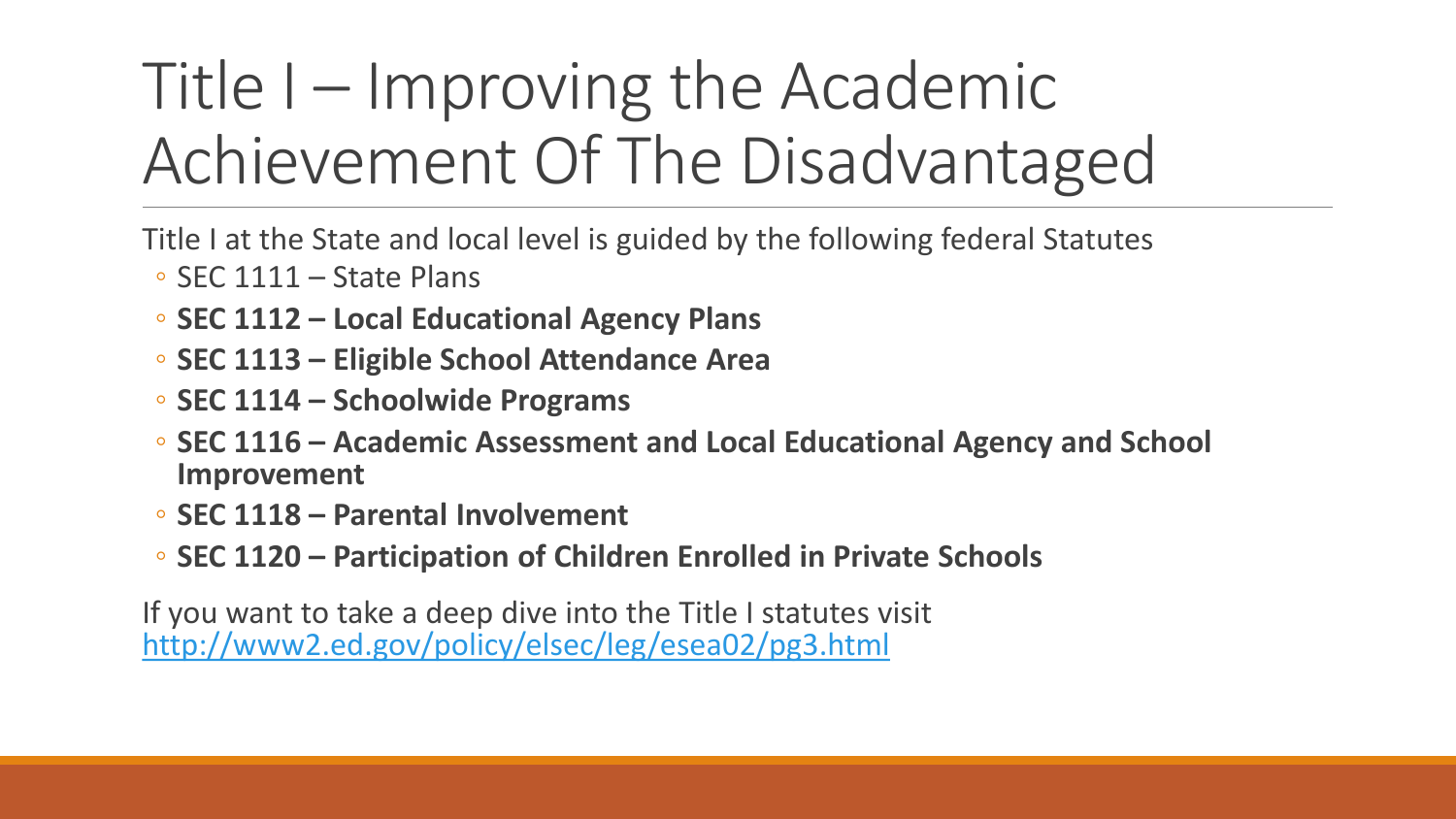#### Title I – Improving the Academic Achievement Of The Disadvantaged - What does it all mean

Rule - When Local Educational Agencies (LEAs) report student enrollment data to the State Education Agency (SEA) they have report adjusted numbers in order that the state can determine Title I funding. Title I funds are generated to support students ages 5 to 17.

Meaning – VPK students and any high school student over the age of 17 at date certain don't count in the calculation of School Title I budgets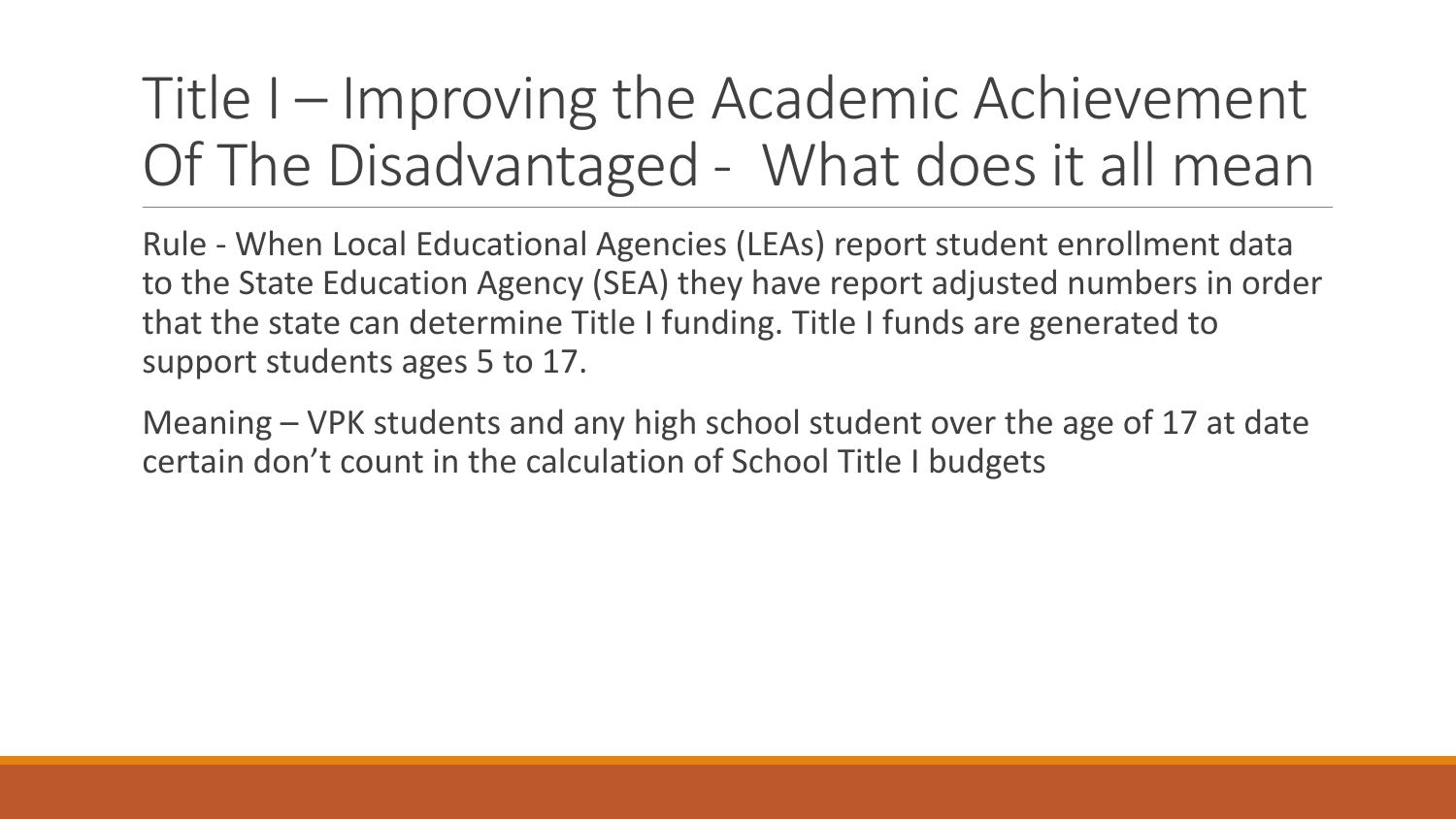#### Title I – Improving the Academic Achievement Of The Disadvantaged - What does it all mean

Rule – LEAs are required to serve all schools the have a Free and Reduced Lunch % at or above 75%. LEAs are allowed to serve schools at or above 40% free and reduced lunch, and are allowed options with how they serve those identified schools

Meaning – LEAs have options and are not obligated to serve all schools in the service area. The options are:

- Schoolwide
- Targeted
- Grade span

Each option has pros and cons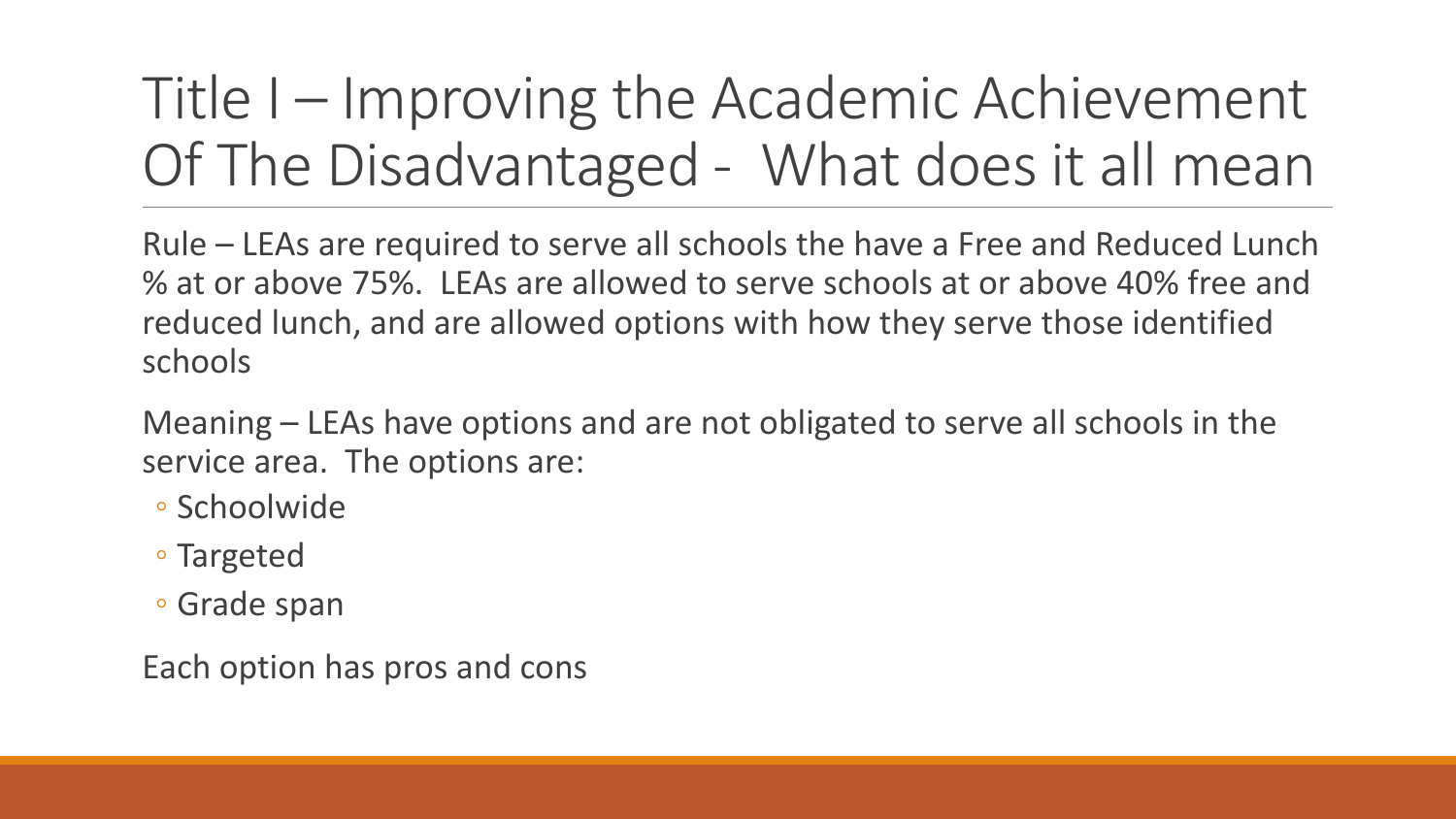#### Important dates

**October 31st** – Date for schools to encumber or spend 80% of the Title I budgets ◦ Why do we have this goal?

**February 12th** – PO cut off date for purchasing items. Schools will still be allowed to issue PO's for stipends and conferences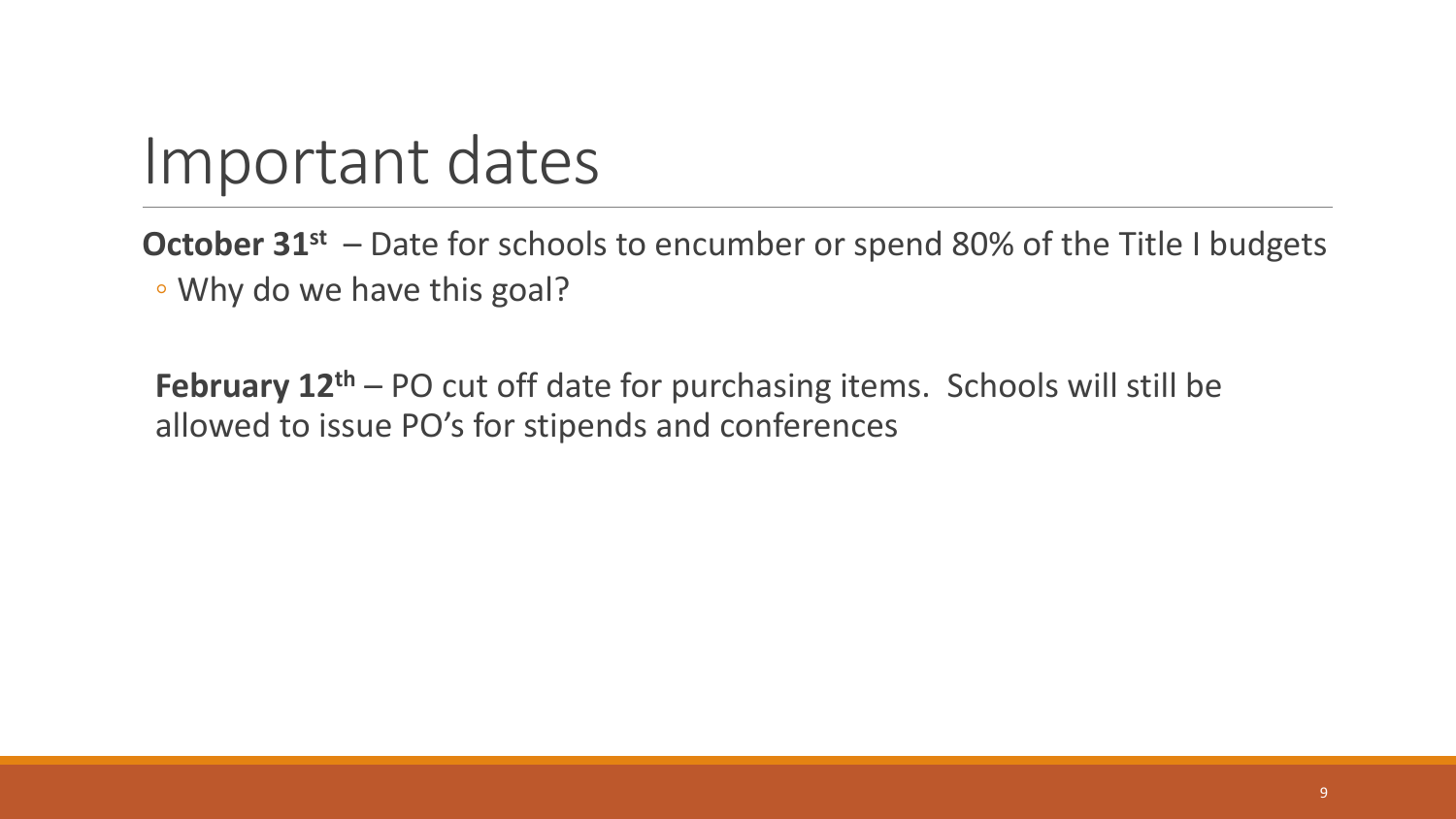I need to review my Title I budgets

- Rod Natta
	- 772-429-3630 Desk
	- 772-216-0517 Cell (best number)
	- [Roderick.natta@stlucieschools.org](mailto:Roderick.natta@stlucieschools.org)

I have a question about a charge on my Title I budget

- Camilla Messina
	- 772-429-3983
	- [Camilla.messina@stlucieschools.org](mailto:Camilla.messina@stlucieschools.org)
	- There are 2 Camilla Messina's in the e-mail system. Camilla C Messina is a student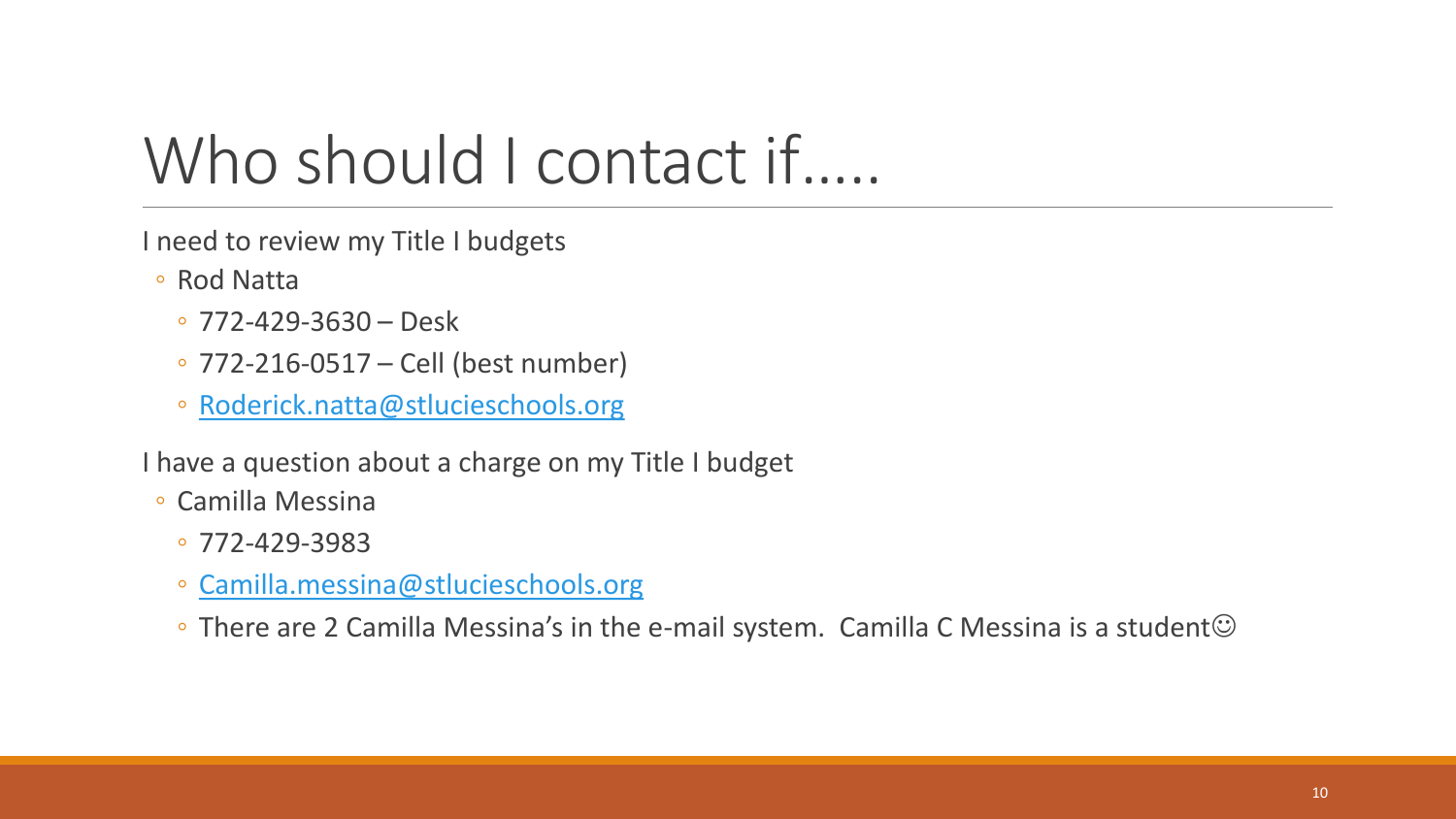I need a new cost strip

◦ Rod Natta

I have a question about what cost strip to use

- Rod Natta or
- Camilla Messina or
- Your purchasing specialist or
- A fellow secretary/ bookkeeper

I think my budget is wrong

◦ Rod Natta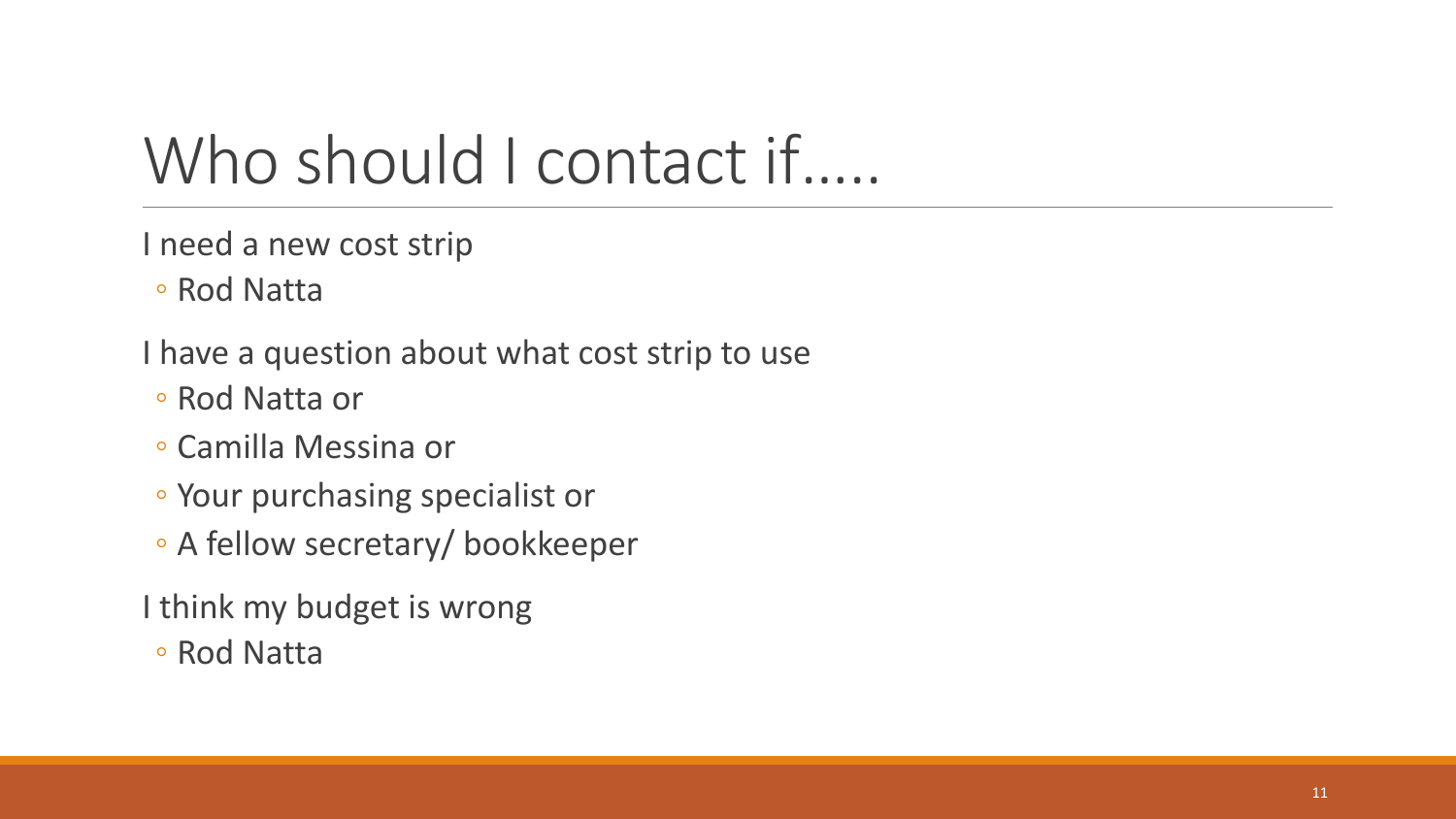I have a question about what can I buy

◦ Rod Natta

I have a question about paying for a conference

◦ Rod Natta

I have a question about the Title I box

- Yvonne Johnson
- 772-429-4639
- [Yvonne.johnson@stlucieschools.org](mailto:Yvonne.johnson@stlucieschools.org)

I have a questions about migrant services

◦ Yvonne Johnson

I have a question about Parent Involvement

◦ Yvonne Johnson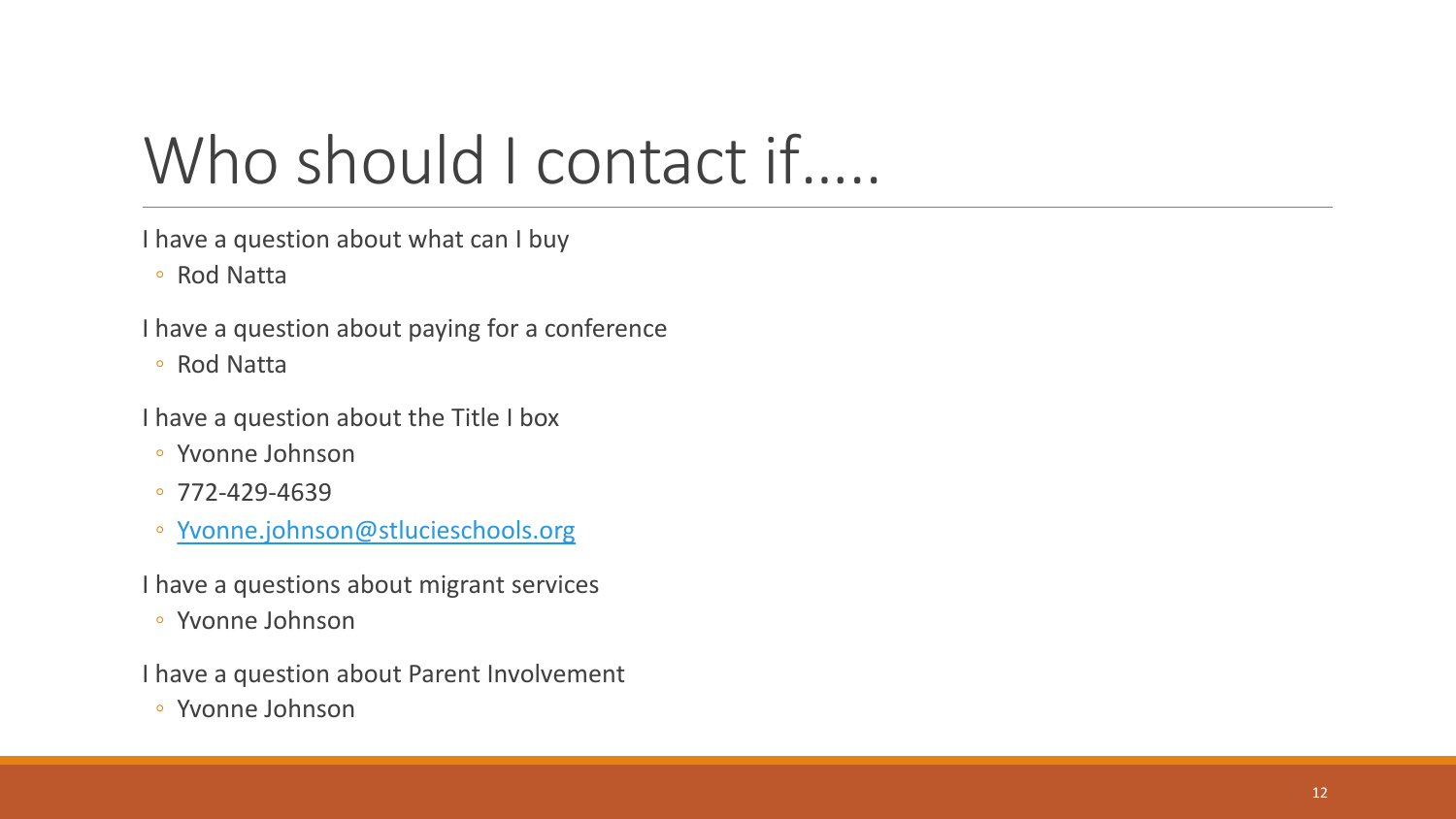I have a question about who is in the Instructional/ Literacy/ Math Coach Pool

◦ Nicholas Zrallack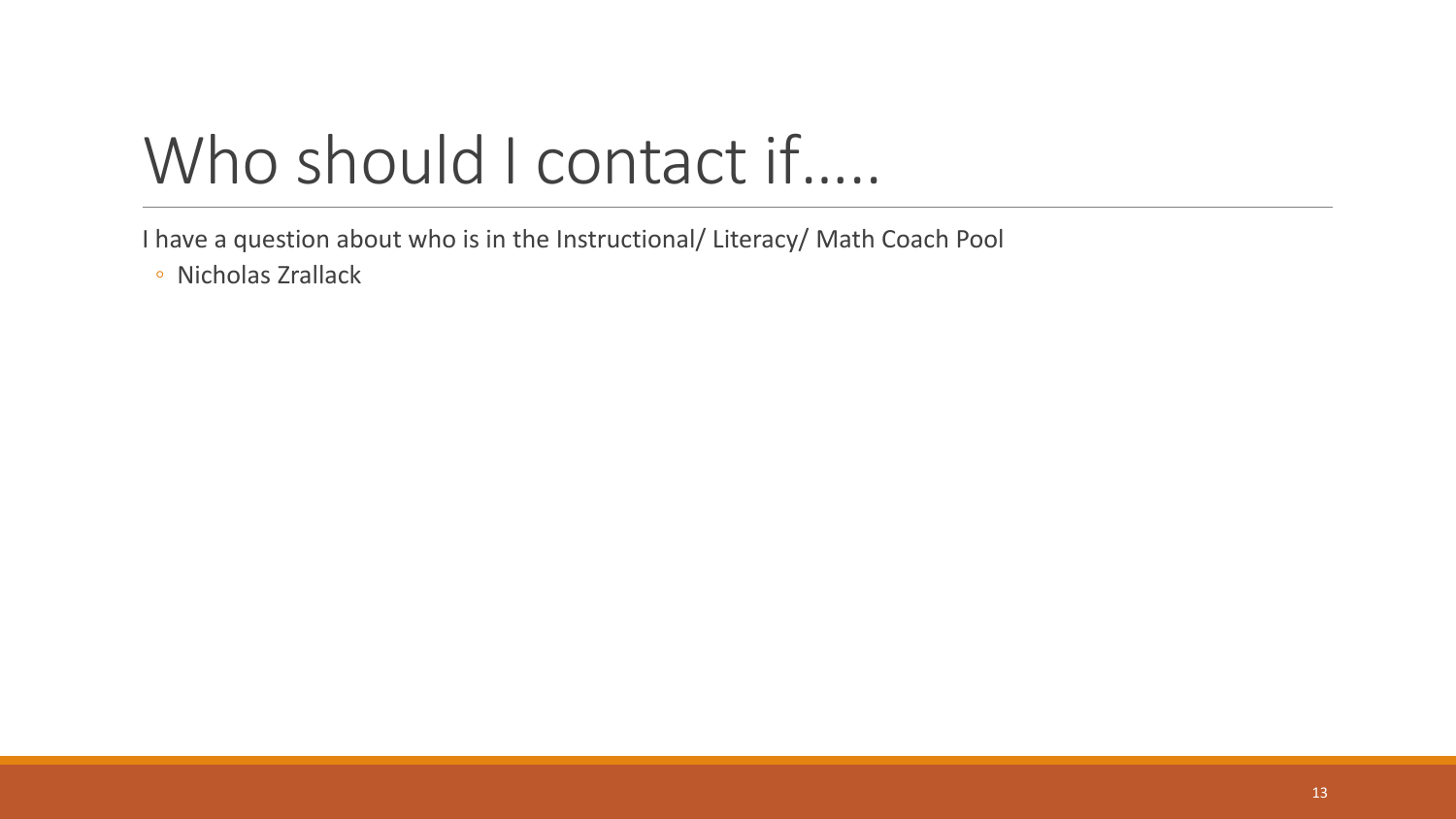# Spending Guide

| <b>Salaries, Stipends and Substitutes</b>         |           |                                                                                                       |  |
|---------------------------------------------------|-----------|-------------------------------------------------------------------------------------------------------|--|
| <b>Literacy Coach</b>                             | Yes       | Limited to schools that had a Literacy coach in FY 2012-2013                                          |  |
| <b>Math Coach</b>                                 | Yes       | Available to all schools                                                                              |  |
| <b>Instructional Coach</b>                        | Yes       | Available to all schools                                                                              |  |
| <b>Behavior Tech</b>                              | Yes       |                                                                                                       |  |
| <b>Resource Teacher - Reading, Math, Science</b>  | Yes       | If the teacher is supplemental and teaches a core subject -<br>requires Title I approval              |  |
| <b>Interventionist</b>                            | Yes       |                                                                                                       |  |
| <b>Guidance Counselor</b>                         | Yes       | Must be supplemental                                                                                  |  |
| <b>Social Worker</b>                              | <b>No</b> |                                                                                                       |  |
| Parent involvement teacher/para                   | <b>No</b> |                                                                                                       |  |
| <b>Stipends for PD</b>                            | Yes       | Core subject teachers                                                                                 |  |
| <b>Stipends to tutoring</b>                       | Yes       | SLPS employed certified teachers                                                                      |  |
| <b>Stipends for department meetings</b>           | <b>No</b> |                                                                                                       |  |
| <b>Stipends for staff meetings</b>                | <b>No</b> |                                                                                                       |  |
| <b>Stipends for open house</b>                    | <b>No</b> |                                                                                                       |  |
| <b>Substitute teachers PD - Core</b>              | Yes       | If the teacher is attending a core subject area training that is not<br>part of a district initiative |  |
| <b>Substitute teachers - Arts, Music and PE</b>   | <b>No</b> |                                                                                                       |  |
| <b>Stipends for annual Title I parent meeting</b> | Yes       |                                                                                                       |  |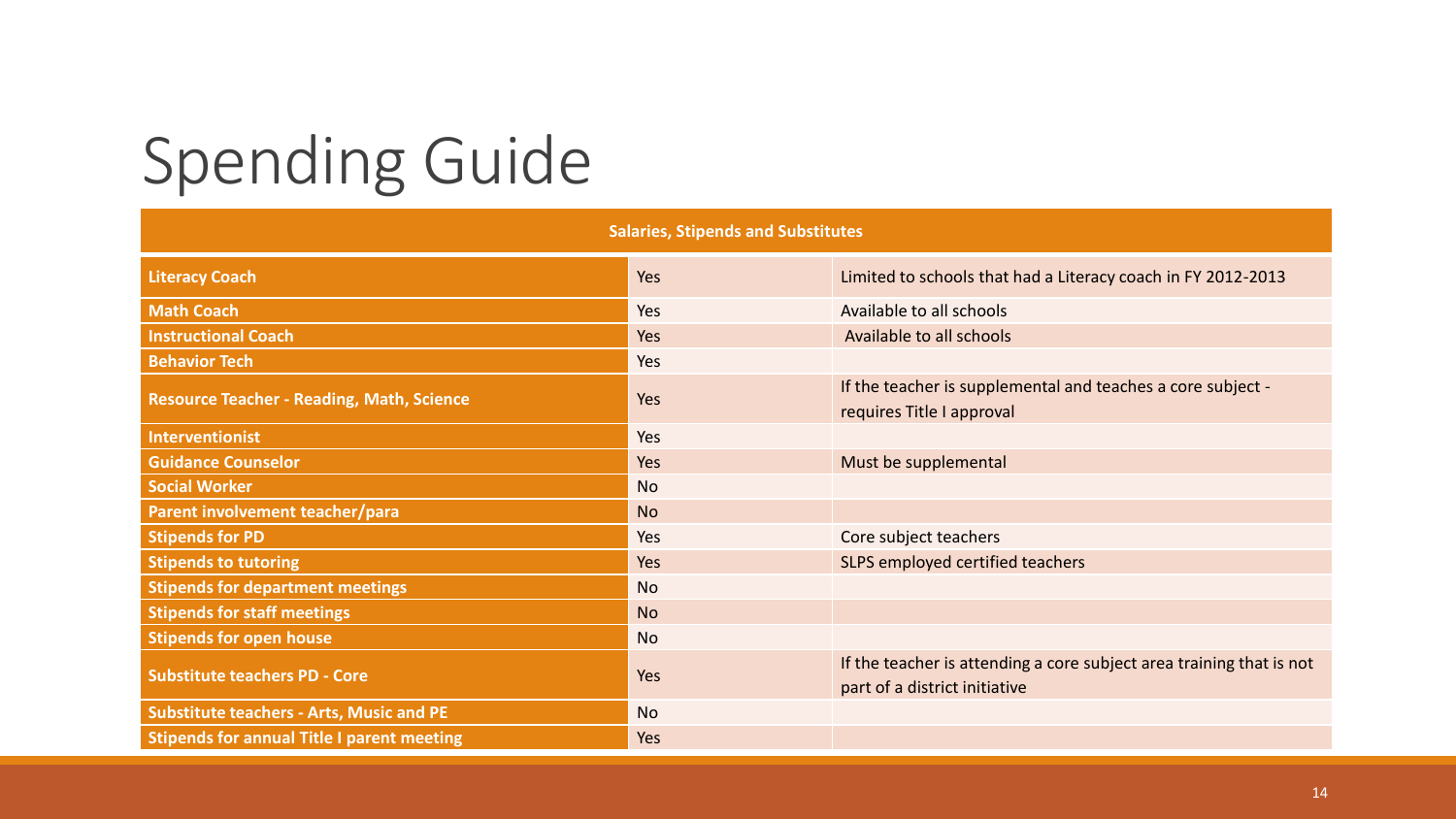### Spending Guide

| <b>Curriculum, supplies and technology</b>          |                |                                                              |  |
|-----------------------------------------------------|----------------|--------------------------------------------------------------|--|
| <b>Supplemental curriculum - core</b>               | Yes            | With curriculum committee approval                           |  |
| <b>Supplemental curriculum - Arts, Music and PE</b> | <b>No</b>      |                                                              |  |
| <b>Adaptive technology</b>                          | <b>No</b>      |                                                              |  |
| Copy paper - classroom, copy room                   | <b>No</b>      |                                                              |  |
| Copy paper - parental involvement                   | Yes            | Limit to 2 cases                                             |  |
| Art supplies - classroom projects                   | Yes            |                                                              |  |
| <b>Print Cartridges</b>                             | <b>No</b>      |                                                              |  |
| <b>Food</b>                                         | Yes            | For parent Involvement activities - Limit of \$400 per event |  |
| <b>Technology - Projectors, Document cameras</b>    | <b>Depends</b> |                                                              |  |
| <b>Awards/Rewards</b>                               | <b>No</b>      |                                                              |  |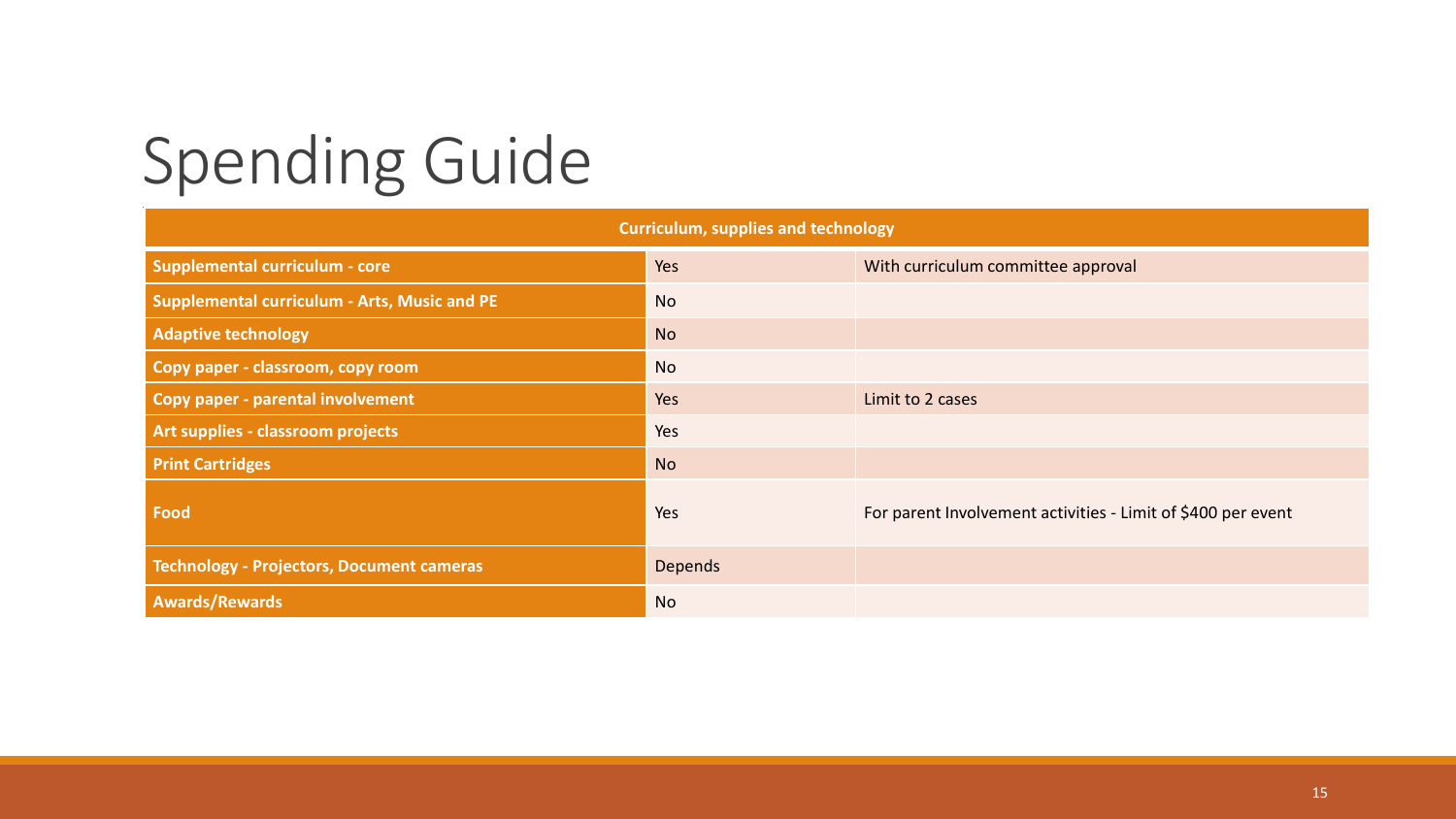# Spending Guide

**Conferences, workshops and travel. Requires an approved travel request form**

| <b>Registrations</b>      | Yes            | Conference attendance needs to be in the SIP.                                                                              |
|---------------------------|----------------|----------------------------------------------------------------------------------------------------------------------------|
| <b>Hotel rooms</b>        | Yes            |                                                                                                                            |
| <b>Mileage vs Airfare</b> | <b>Depends</b> | Title I will only approve the most economical method of travel for<br>employees attending a conference/ workshop/ training |
| <b>Car rental</b>         | Yes            | Carpooling is strongly encouraged. Multi passenger vehicles help<br>to keep costs down.                                    |
| <b>Tips</b>               | <b>No</b>      |                                                                                                                            |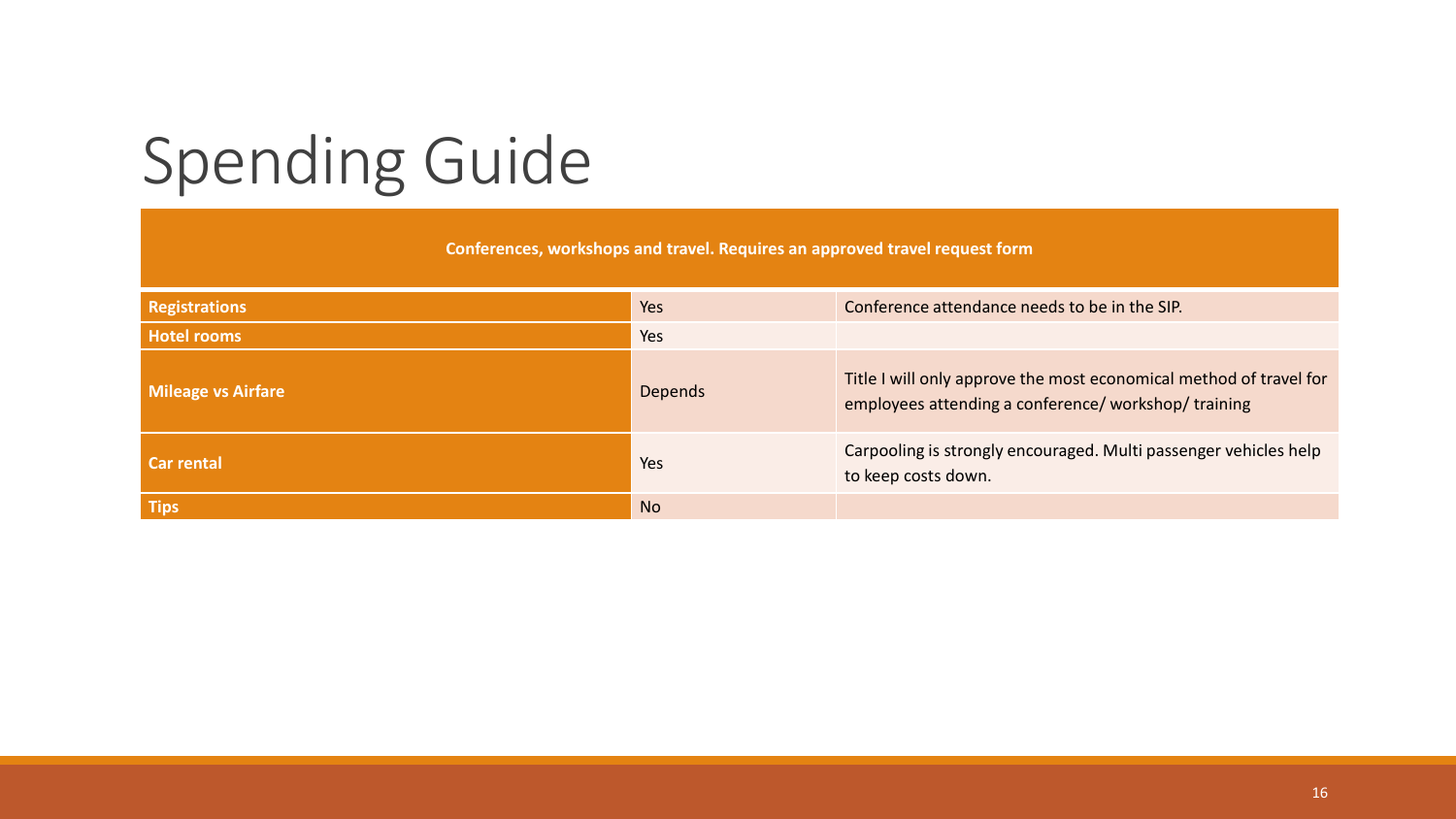#### Title I budgets

- Schools have two (2) Title I budgets every year
	- Main Title I budget 46417
	- Title I Parent Involvement budget 4647P

Previous years Title I budgets do not roll forward ◦ Funds in 46416 are not available for use

Please monitor your Title I budgets

- Filters
- Budgetary data mining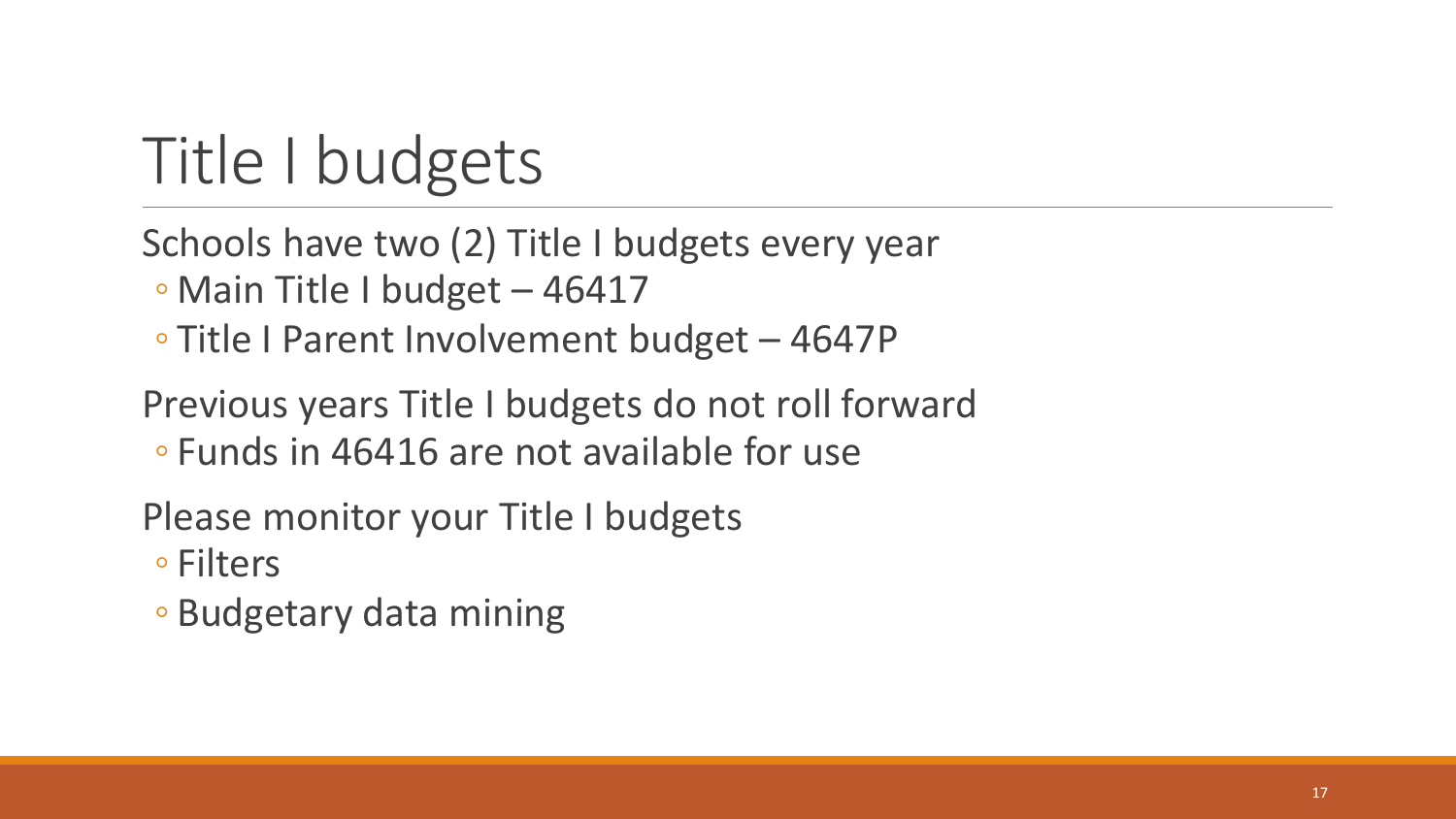### Budgets and Cost strips

School Title I budgets have to be created in consultation with the Title I Schools

Your budget is not set in stone. Cost strips can be created, budgets can be changed and funds can be transferred to new cost strips.

If you need a new cost strip send the requests to to Rod Natta

When requesting a cost strip please provide the following information

- The cost strip needed
- The reason that the cost strip is needed. This helps determine if the intended purchase is allowable

Please allow 2 days for the cost strip to be created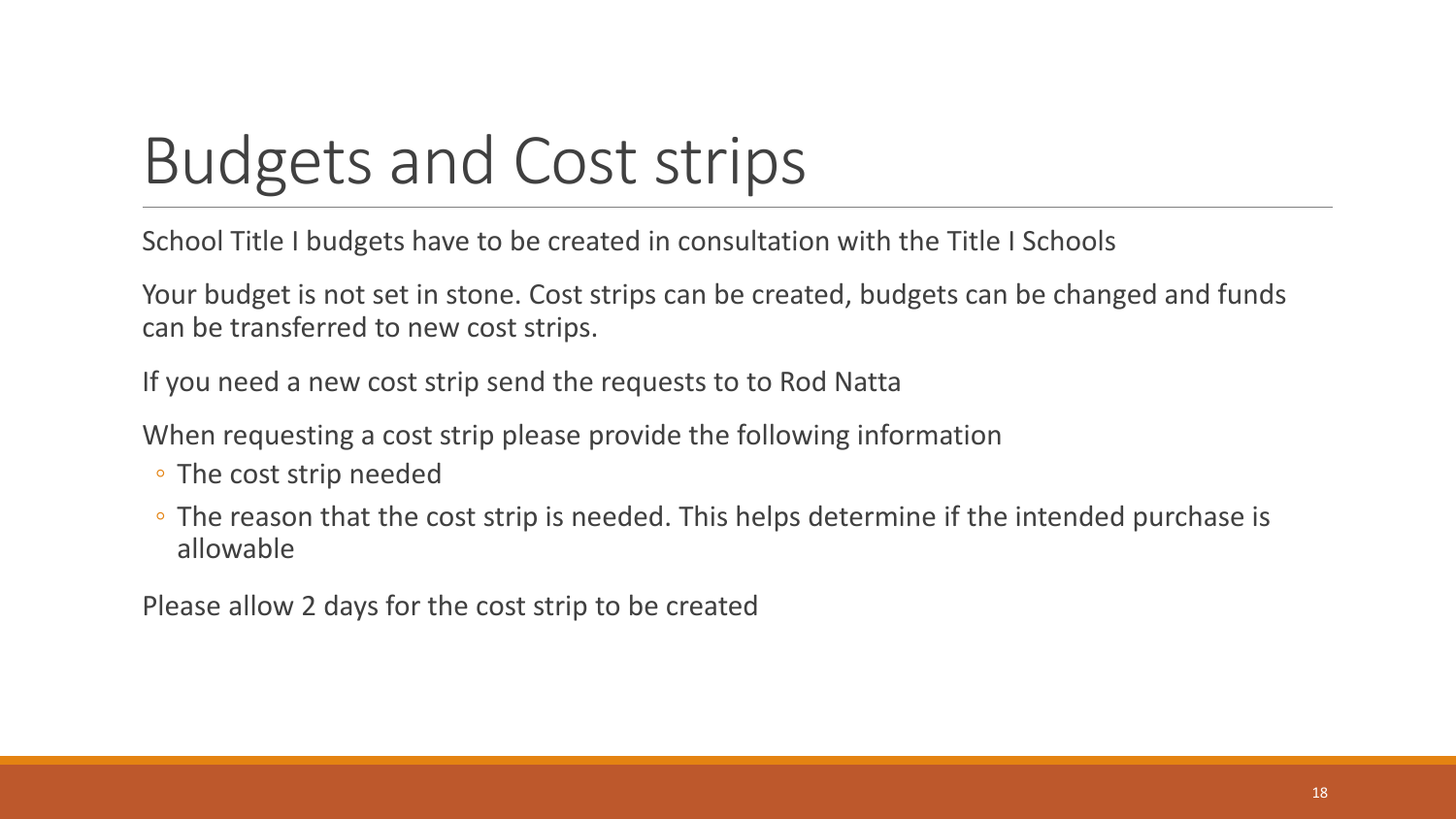#### Fun functions

Common functions used in Title I budgets

- 5100 Used for any activity or purchase where the expense will directly affect students
	- Books
	- Software
	- Classroom teachers
- 6401 to 6409 Training and Professional development
- 6150 Parent Involvement

Common object codes – Object code link on the Finance page

◦ [http://www.stlucie.k12.fl.us/finance/wp-content/uploads/sites/22/2015/10/OBJECT-CODE-](http://www.stlucie.k12.fl.us/finance/wp-content/uploads/sites/22/2015/10/OBJECT-CODE-CHEAT-SHEETS-1.pdf)CHEAT-SHEETS-1.pdf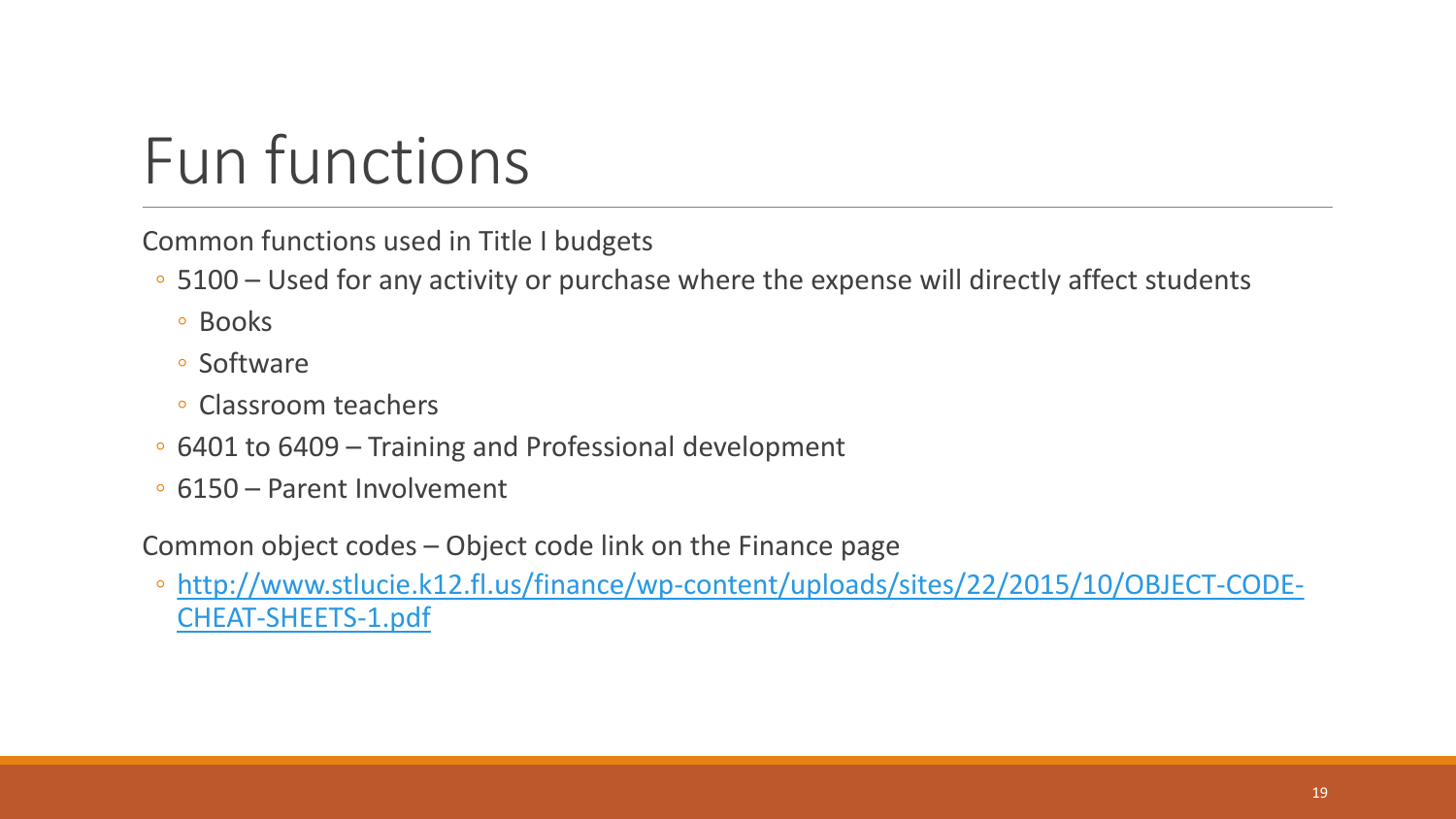#### Training functions

| 6401 | Professional Development / Collaborative planning - English Language Arts, Social Studies |
|------|-------------------------------------------------------------------------------------------|
| 6402 | Professional Development / Collaborative planning – Science and Math                      |
| 6403 | Professional Development / Collaborative planning - Methods                               |
| 6404 | Professional Development / Collaborative planning - Technology                            |
| 6405 | Professional Development / Collaborative planning - Assessment and Analysis               |
| 6406 | Professional Development / Collaborative planning - Classroom management                  |
| 6407 | Professional Development / Collaborative planning - Safety                                |
| 6408 | Professional Development / Collaborative planning - Family Involvement                    |
| 6409 | Professional Development / Collaborative planning - Leadership                            |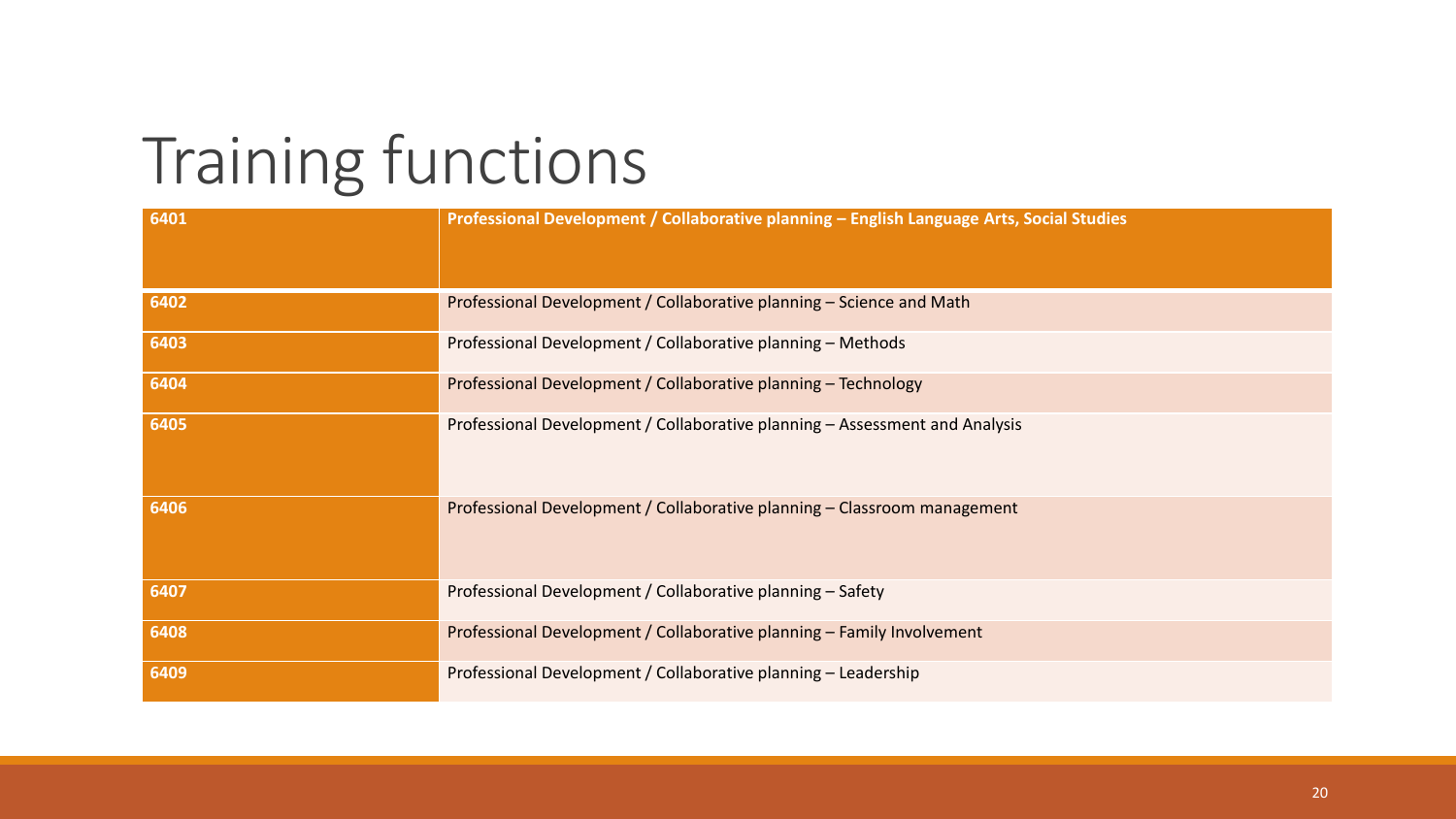#### Functions and Objects

Yes it's a foreign language

Resources

- The Finance Division Bookkeeper-Secretary Resource page
	- <http://www.stlucie.k12.fl.us/finance/bookkeeper-secretary-resources/>
- Title I/Migrant site
	- https://stluciepublicschoolsmy.sharepoint.com/personal/kdu0609 stlucieschools org/OTL/TitleIMigrant/ layouts/15/s tart.aspx#/SitePages/Home.aspx
- Red Book 2014
	- [http://www.fldoe.org/finance/fl-edu-finance-program-fefp/financial-program-cost](http://www.fldoe.org/finance/fl-edu-finance-program-fefp/financial-program-cost-accounting-repo.stml)accounting-repo.stml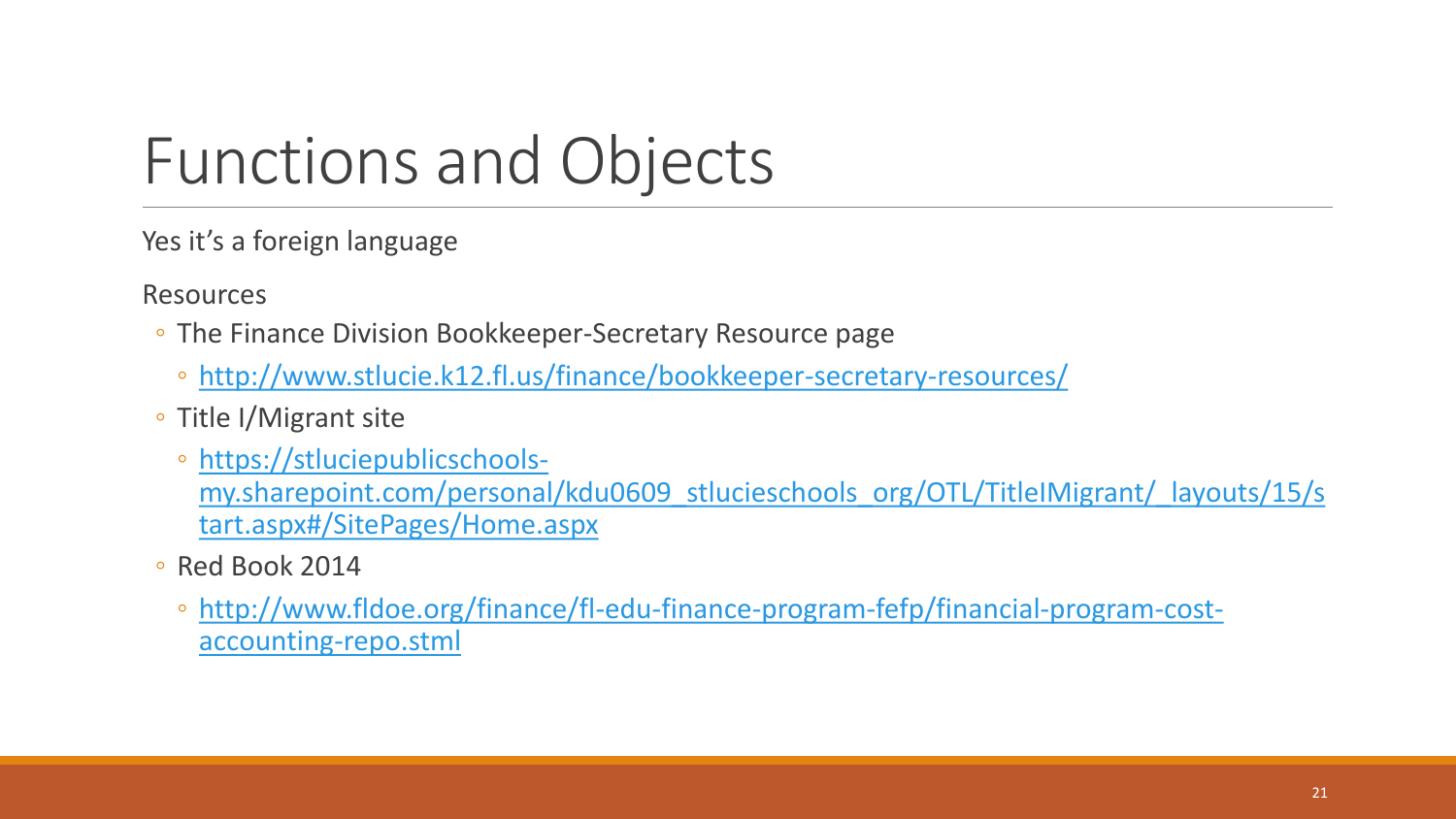Purchase order cut off date  $-$  February 12<sup>th</sup>

Plan ahead

Submit requisitions before allowing any work to be done or goods received

◦ The goal is to have no waivers for Board Policy 7.70

Allow 60 days for contract approval

- Singular or cumulative contracts over \$50,000 require School Board Approval
- Cumulative Contracts under \$49,999 can be signed by Kim Albritton

Allow 7 days for requisition approval

◦ Some requisitions require research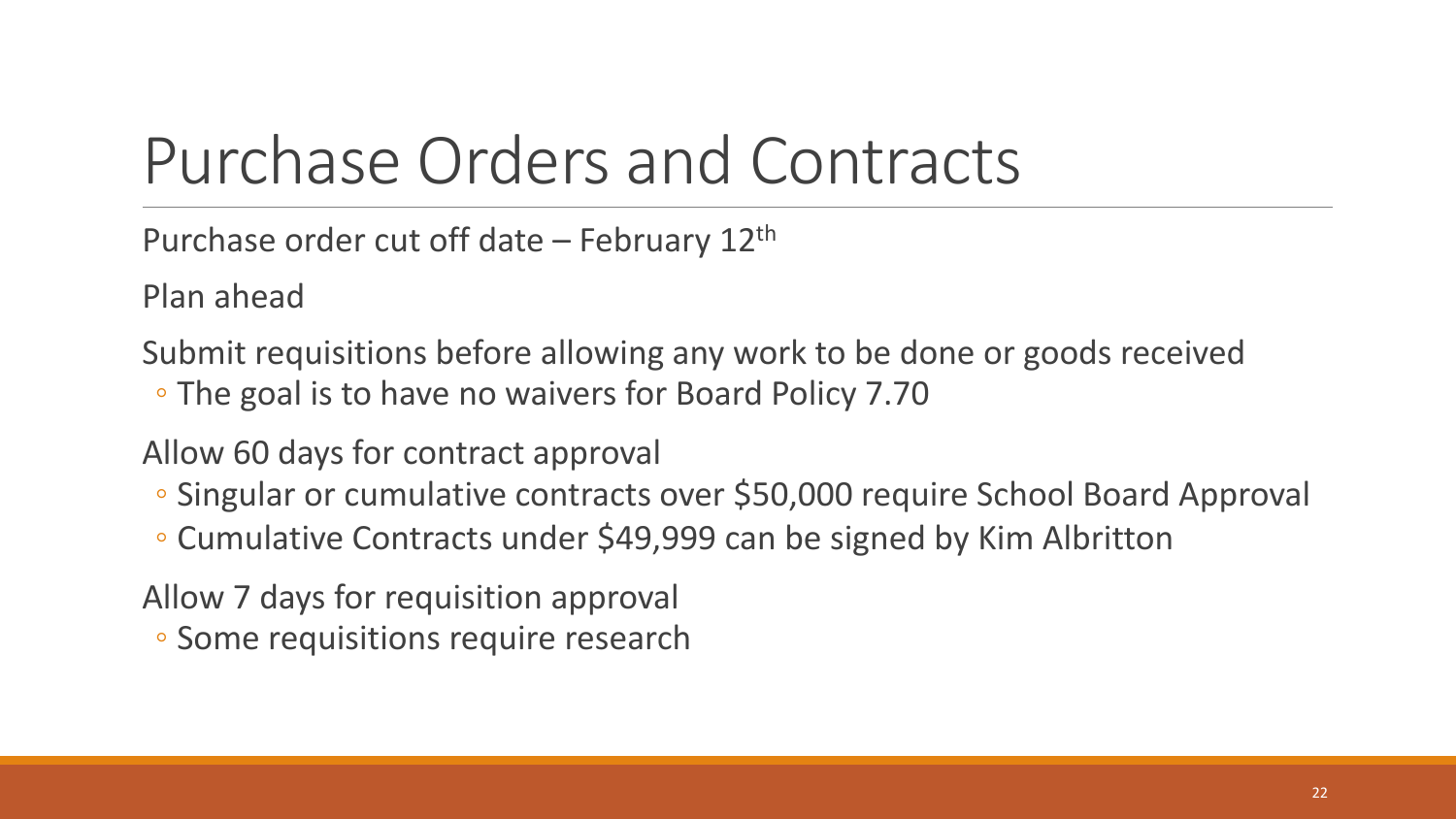All PO's that have a Title I fund source must receive final review and approval by the Federal Programs department

Pay attention to invoice dates. If invoice date is before PO date a waiver will be required – Where ever possible schools are strongly encouraged to avoid issuing a waiver

Remember shipping and handling fees

PO's that are issued for the Media Center, clinic, and gym will not be approved

Title I funds can only be spent on core academic subjects, professional development related to the core subjects and on Parental Involvement activities that are educational in nature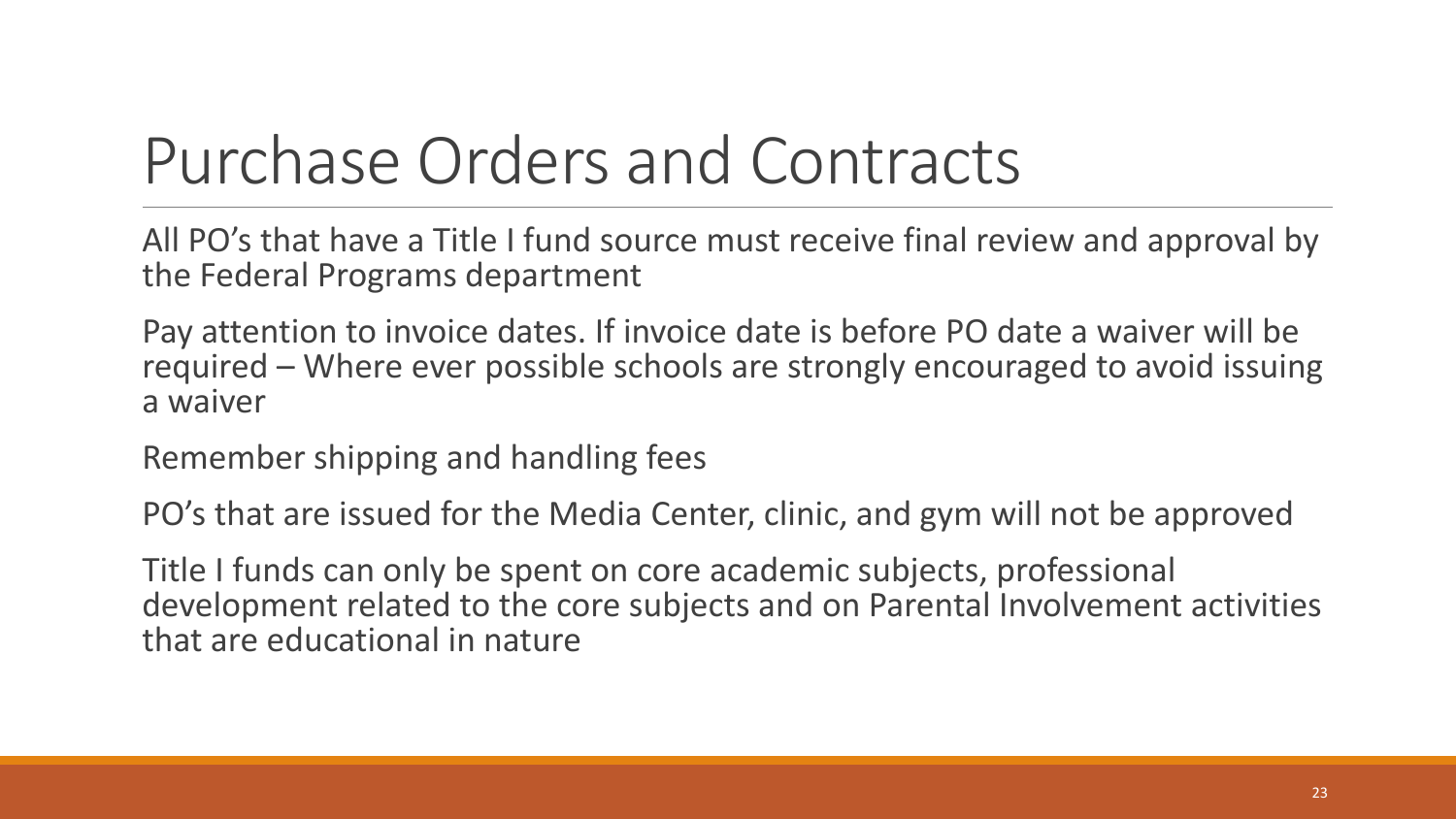For FY 2016-2017 Title I will not approve PO's that are issued to purchase classroom wish list items. This includes grade group/ team wish lists

Include as much detail as possible in the description field needs to answer (Who?, What?, Where? And When?)

Use the notes field

When issuing a PO for conference registration please include the names of the attendees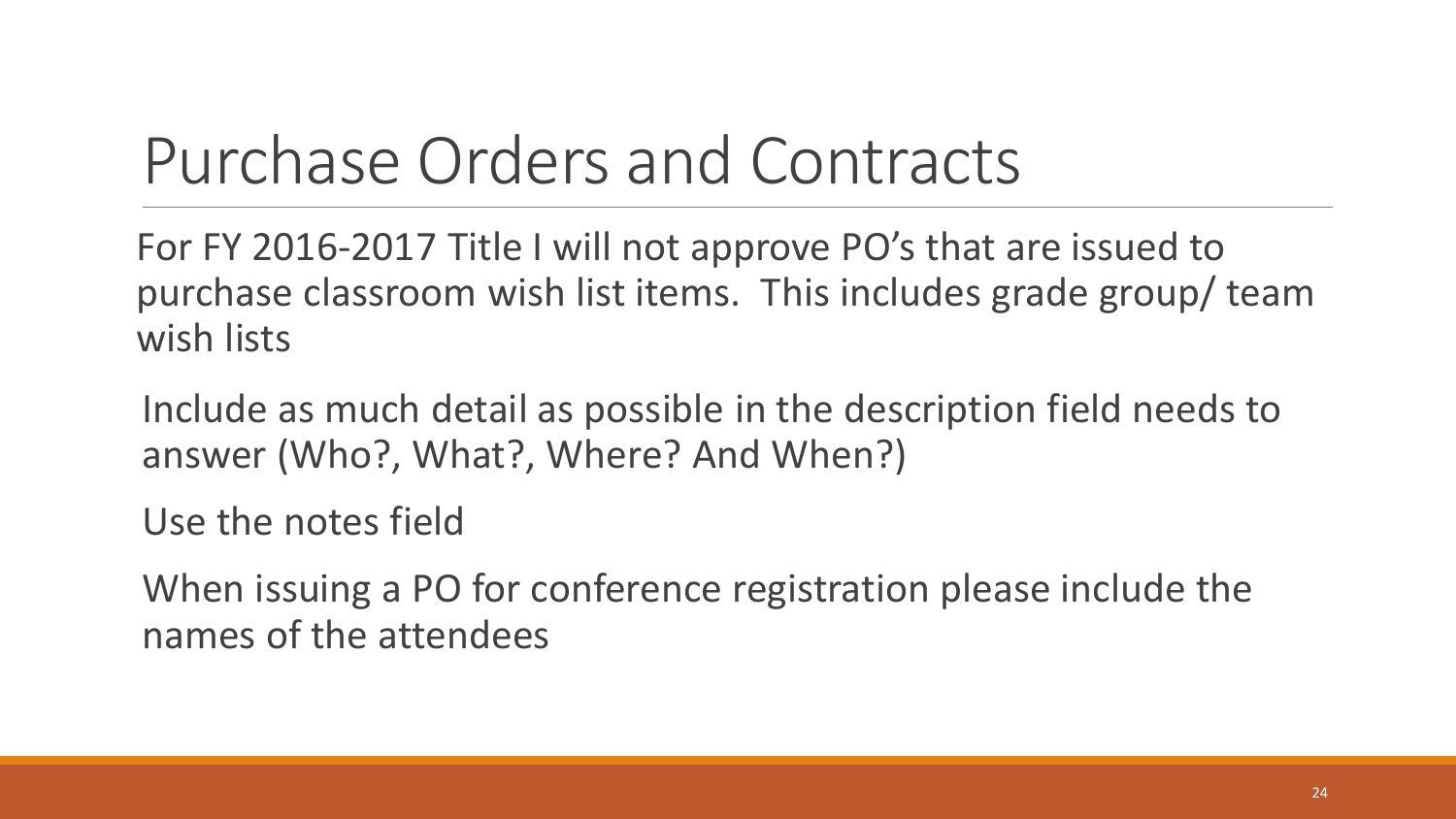Monitor all open PO's

- If items are not received by June 30<sup>th</sup> Title I funds cannot be used to cover the expense. Only have 2 options:
	- Pay for the items using a different fund source
	- Return the items not always possible

Please check in all ordered items so that invoices can be signed and purchase orders closed

February  $12^{\text{th}}$   $\odot$ 

Plan ahead  $\odot$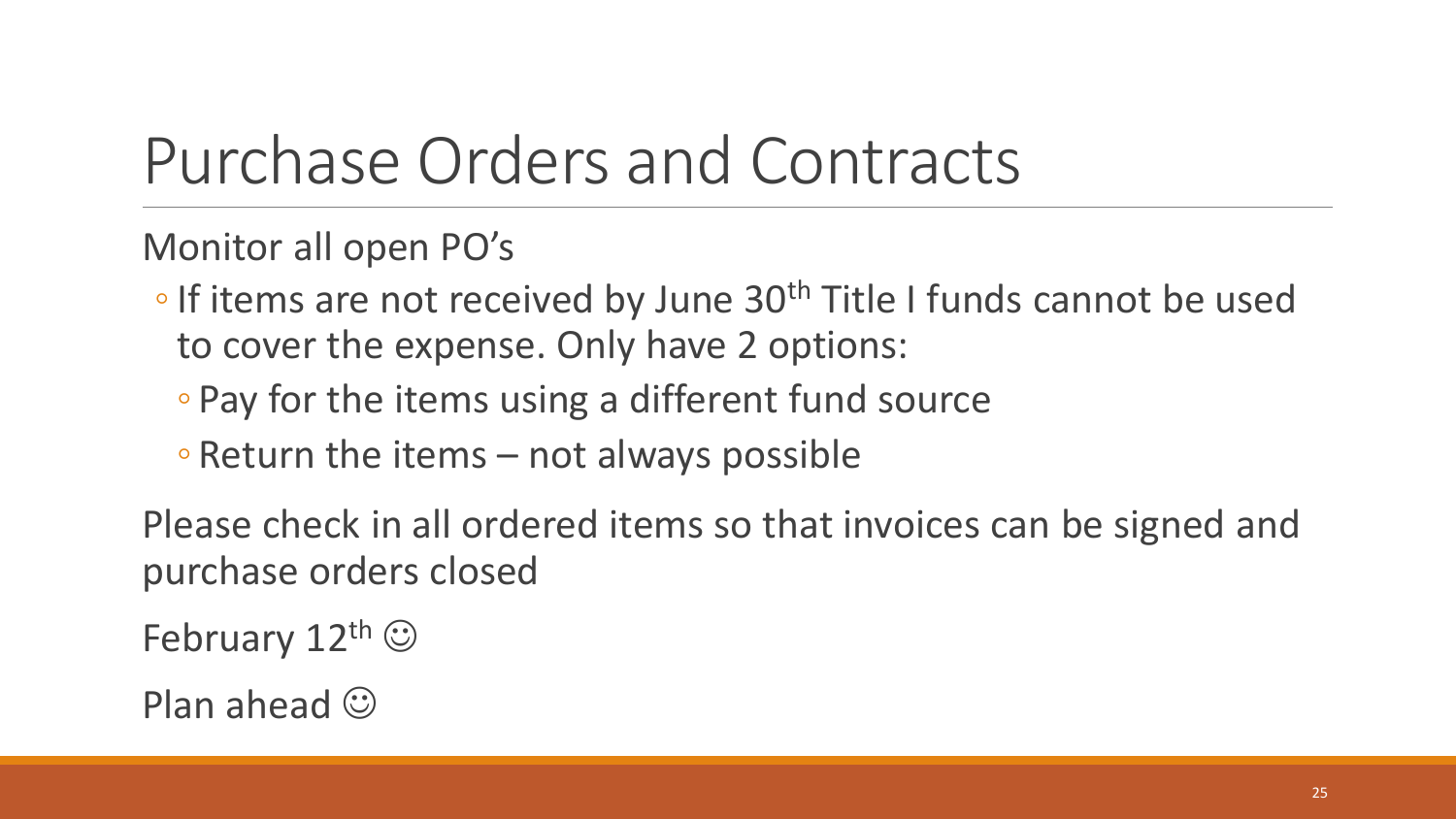

© 2007 A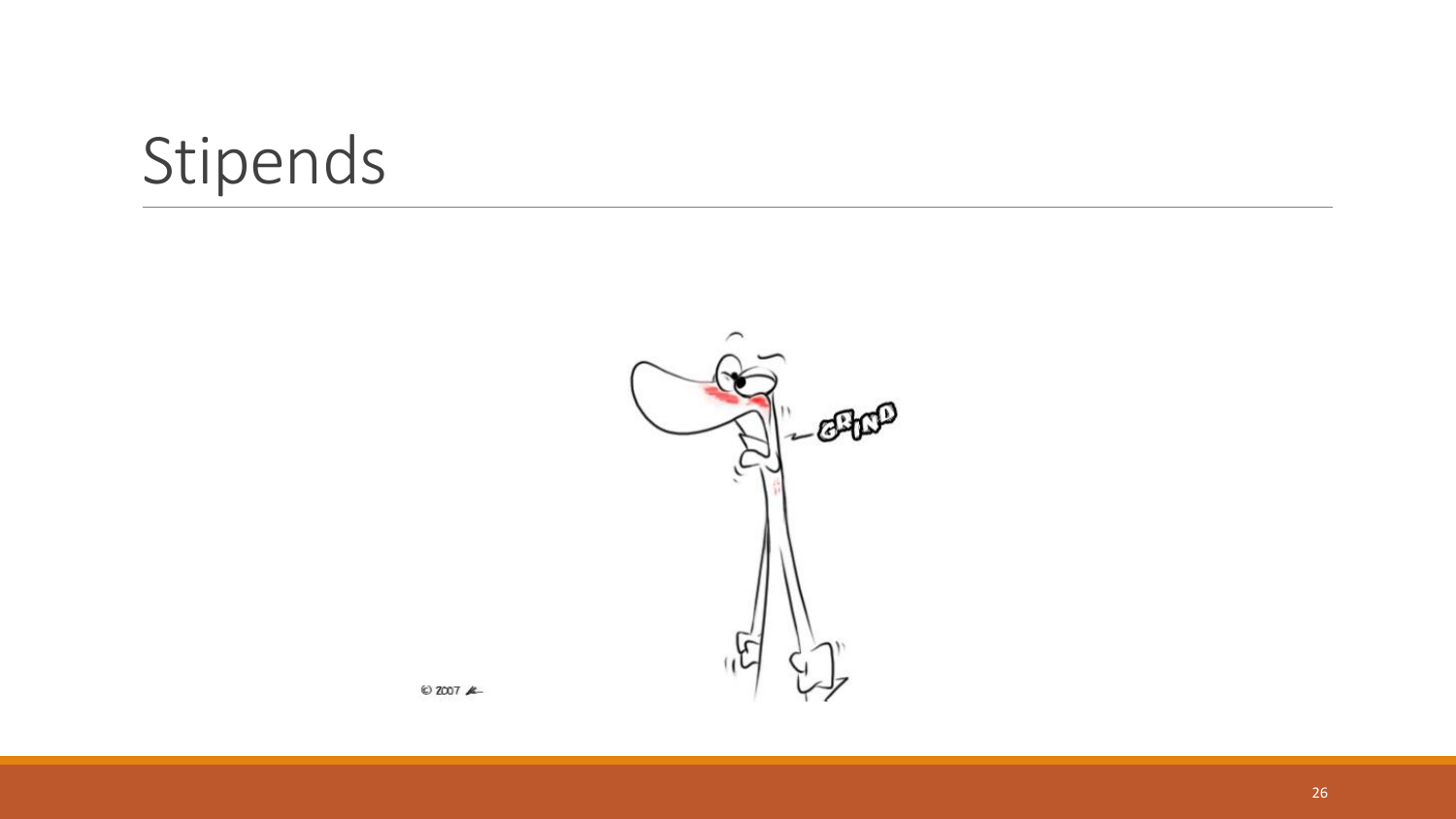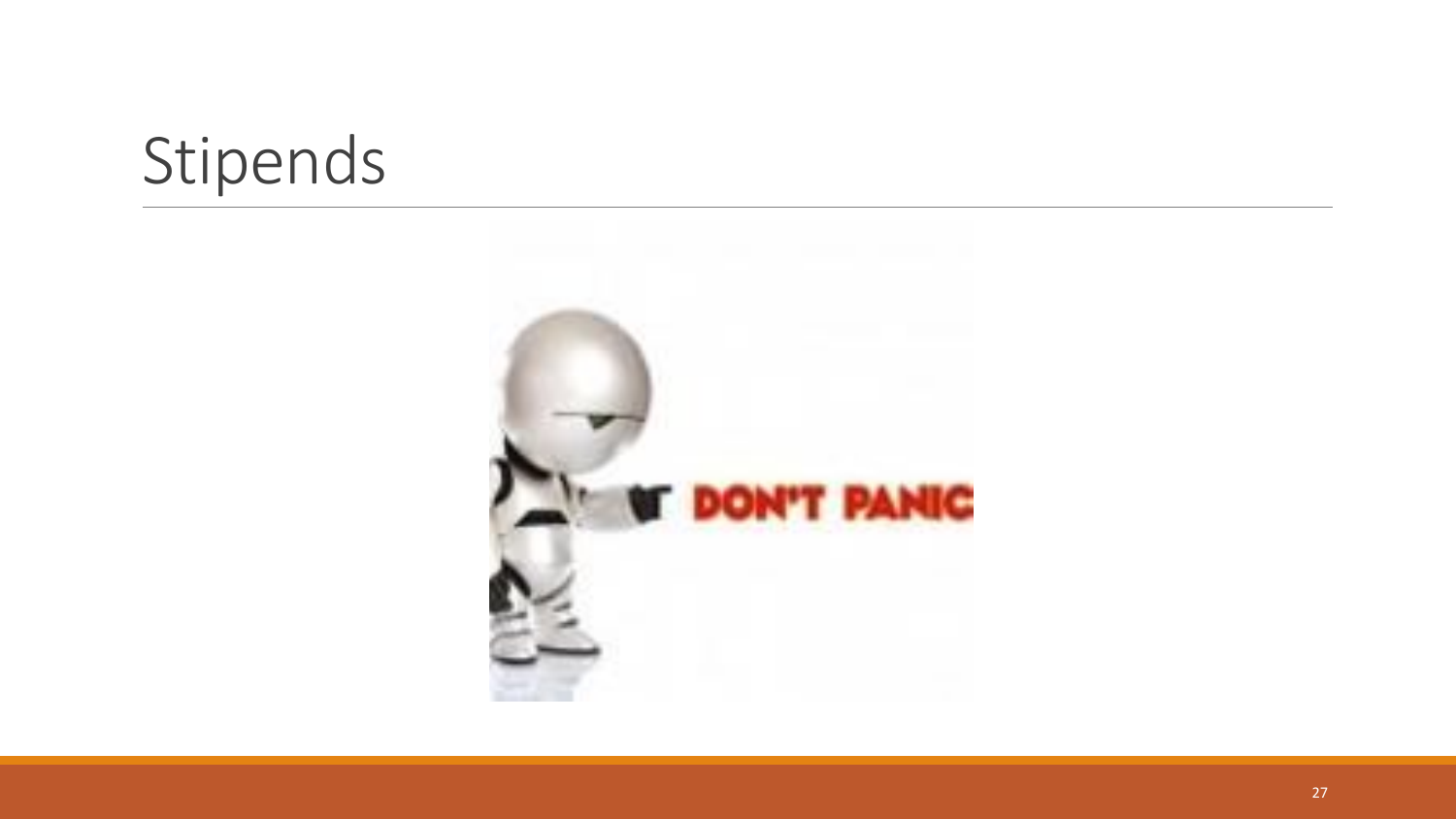The Finance group has a very well defined process for stipends

◦ http://www.stlucie.k12.fl.us/finance/wp[content/uploads/sites/22/2015/11/Additional-Hours-Procedure-](http://www.stlucie.k12.fl.us/finance/wp-content/uploads/sites/22/2015/11/Additional-Hours-Procedure-2015-16-Revised-11-17-15.pdf)2015-16-Revised-11-17-15.pdf

To avoid delays

- Please use only the approved stipend sheet
- Make sure that the correct cost strips and Purchase Order number are listed on the stipend sheet
- ◦Include all required supporting documents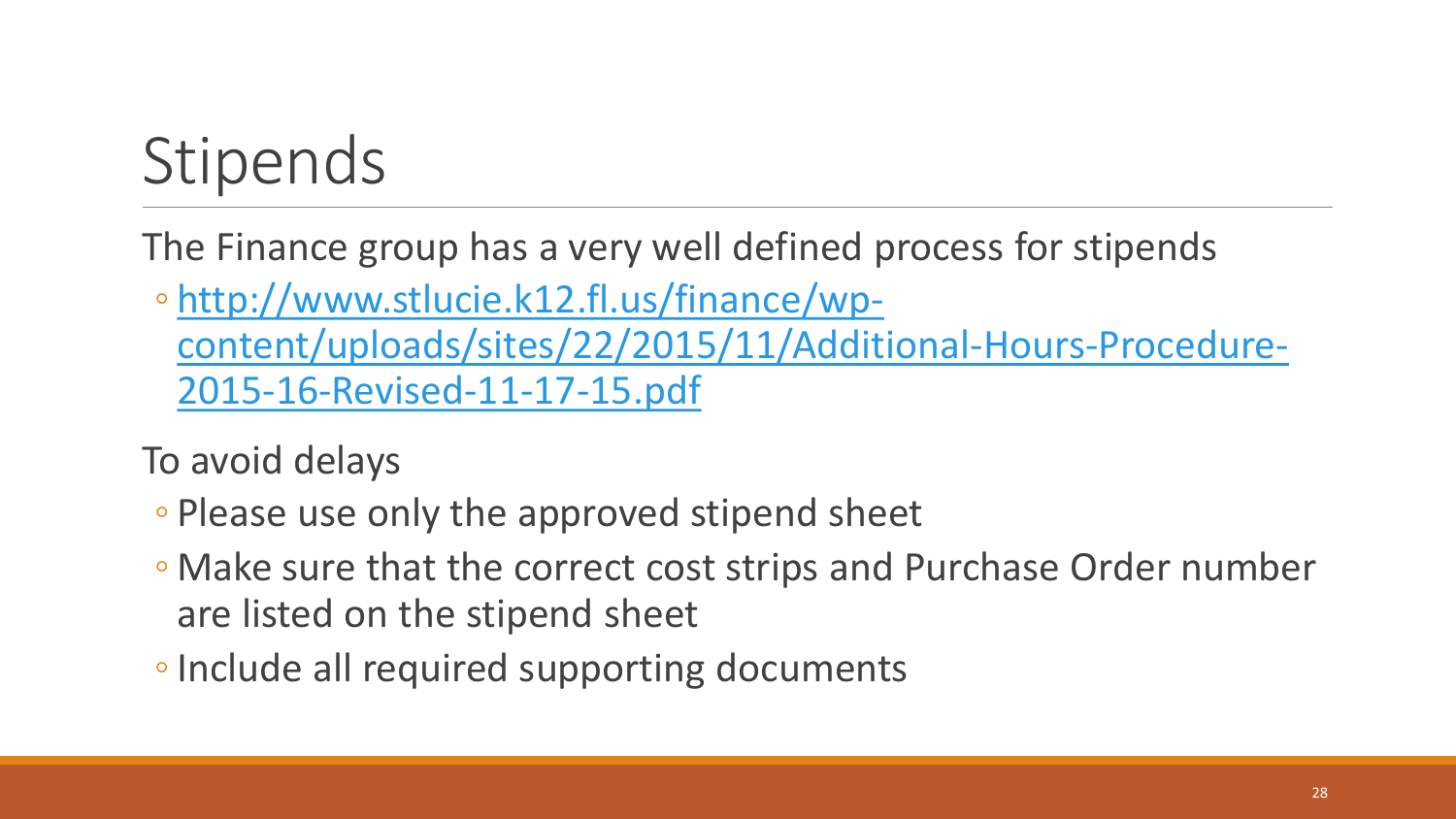#### Stipend PO Maintenance

◦If you are not closing your POs after the payment, you are responsible to contact purchasing to reduce your PO by the amount paid to date. Stipend/additional hours POs do not reduce after payroll, it must be manually reduced.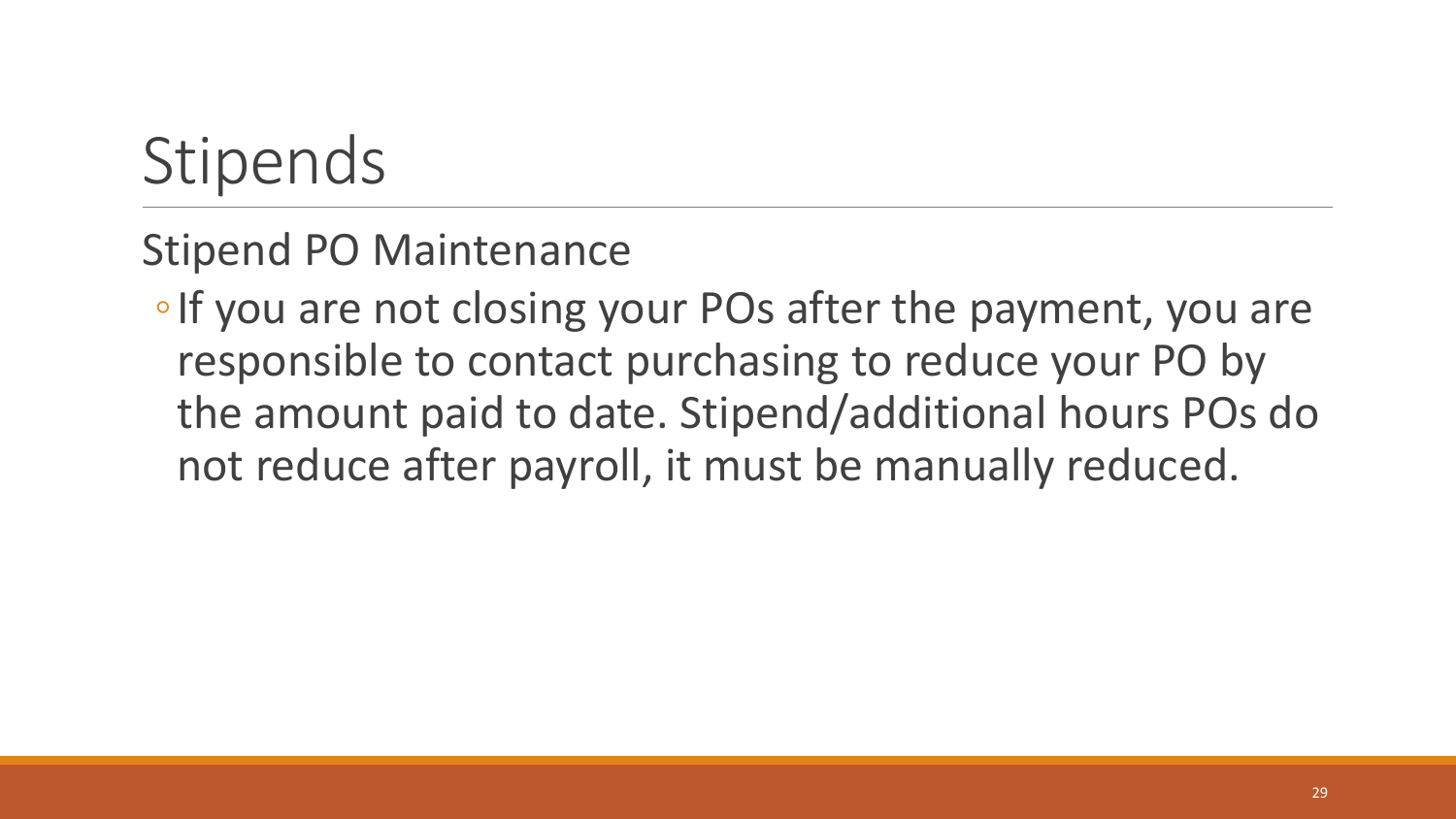#### Substitutes

If you are using a Title I cost strip to cover the cost of substitute teachers connected to a training please submit the sub sheet to [substitutes@stlucieschools.org](mailto:substitutes@stlucieschools.org)

Please include

- ◦The name of the training/planning that the teachers attended
- ◦The training agenda or SRN number (if available)
- ◦The cost strip that you would like to use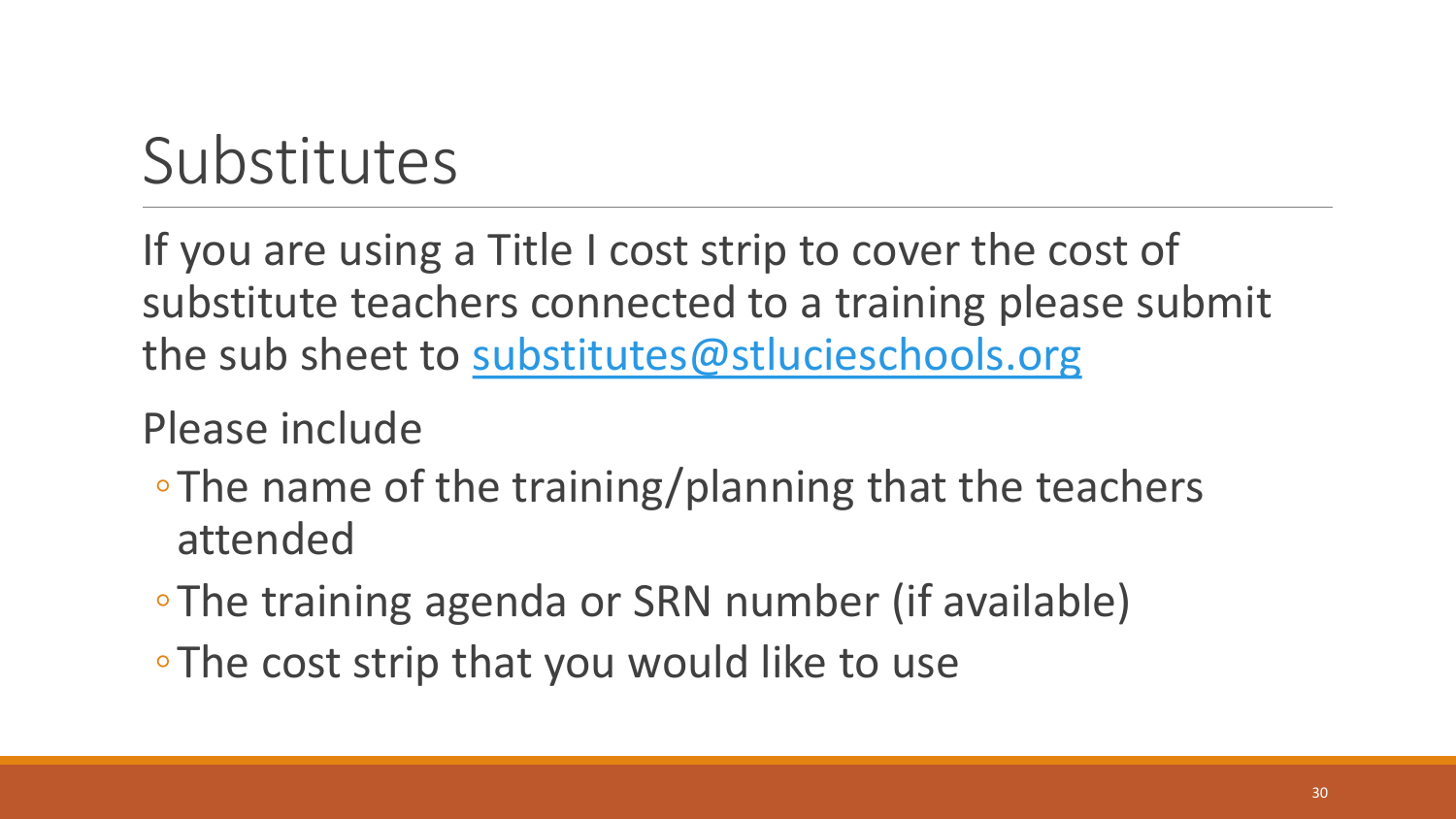#### **Travel**

Title I supports travel as a way to receive targeted PD

Where ever possible try to limit the number of staff members selected to attend a conference or out of town training.

- Conference costs
	- In state average cost \$500 a person
	- Out of state average cost \$1,000 a person

All travel out of the county/state that is funded using Title I funds must be preapproved – Allow 3 days for form review

Travel requests forms should be sent to Rod Natta

Title I funds can only be used to fund travel for current employees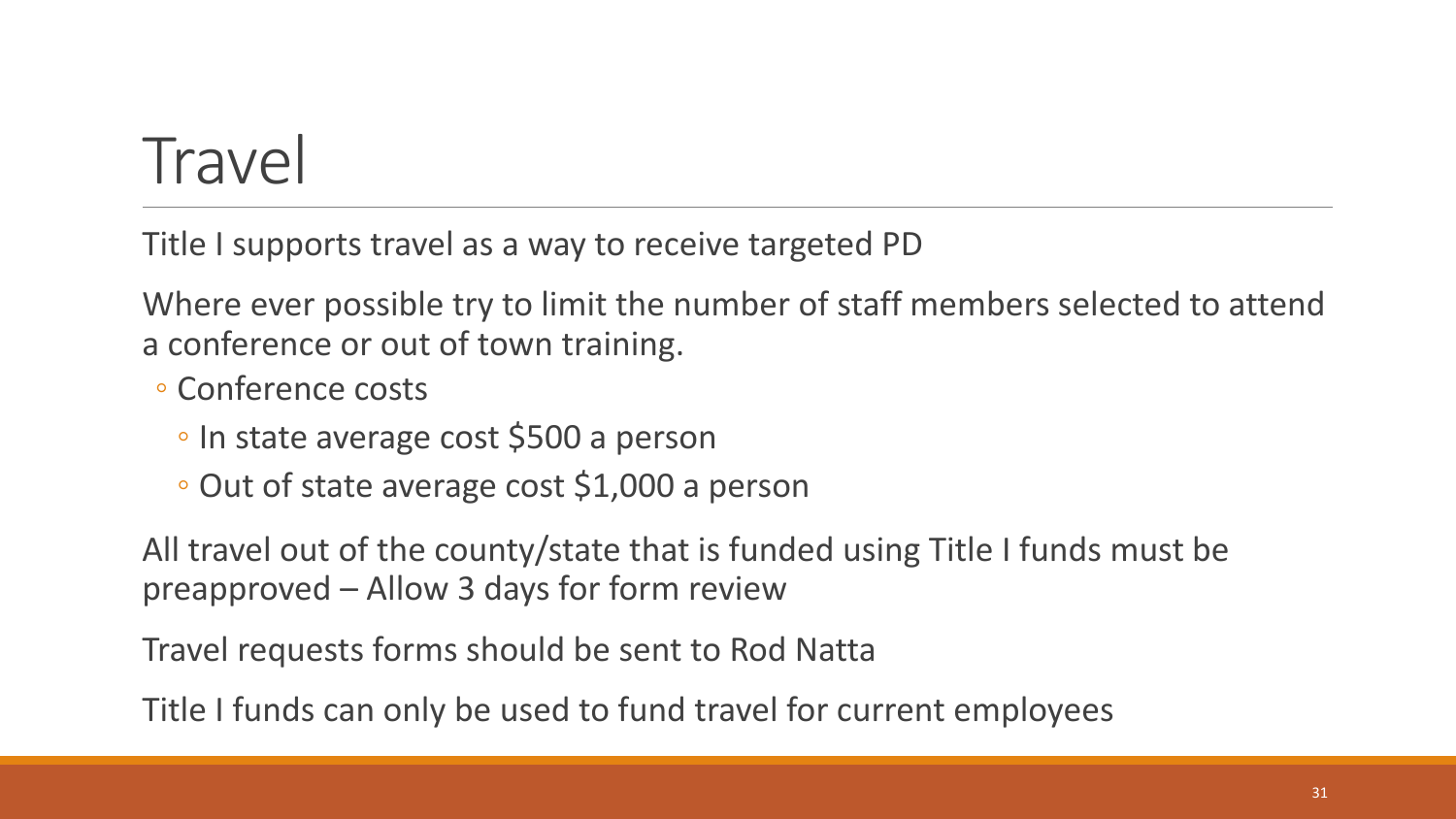#### **Travel**

Reimbursement

- Fly vs Drive Whichever is cheapest
- Car pool whenever possible
- Rental cars
	- AVIS no longer has the state contract for rentals
	- Enterprise now has the state contract Can also rent for personal reasons
	- Information available on the Bookkeeper Secretary resource page
	- <http://www.stlucie.k12.fl.us/finance/bookkeeper-secretary-resources/>
- P-Card backup and Travel backup must be sent separately and must identify what it is for(Pcard or Travel and who it belongs to)
- Finance will not reimburse out of state travel without an approved travel form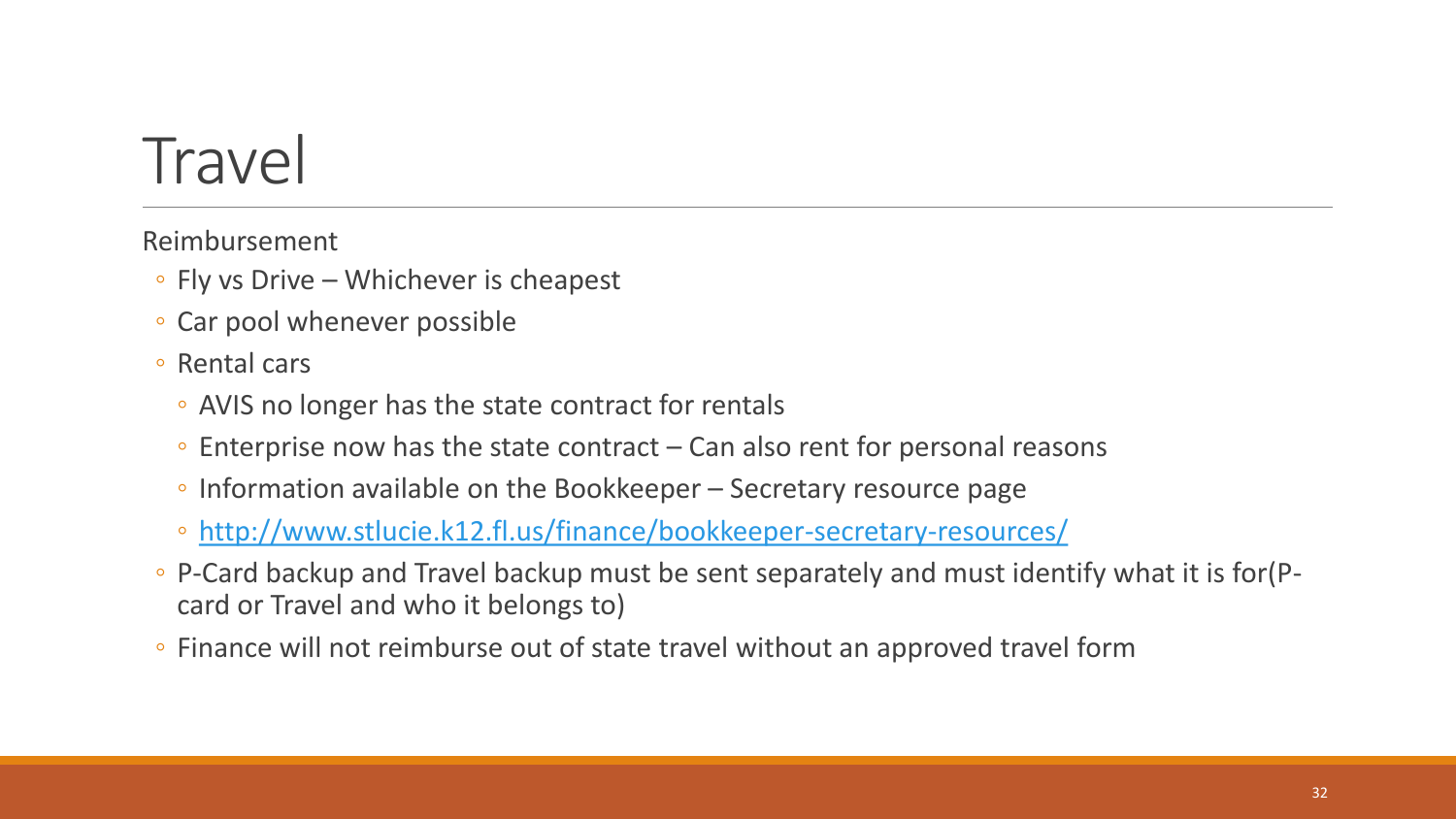#### We are here to help